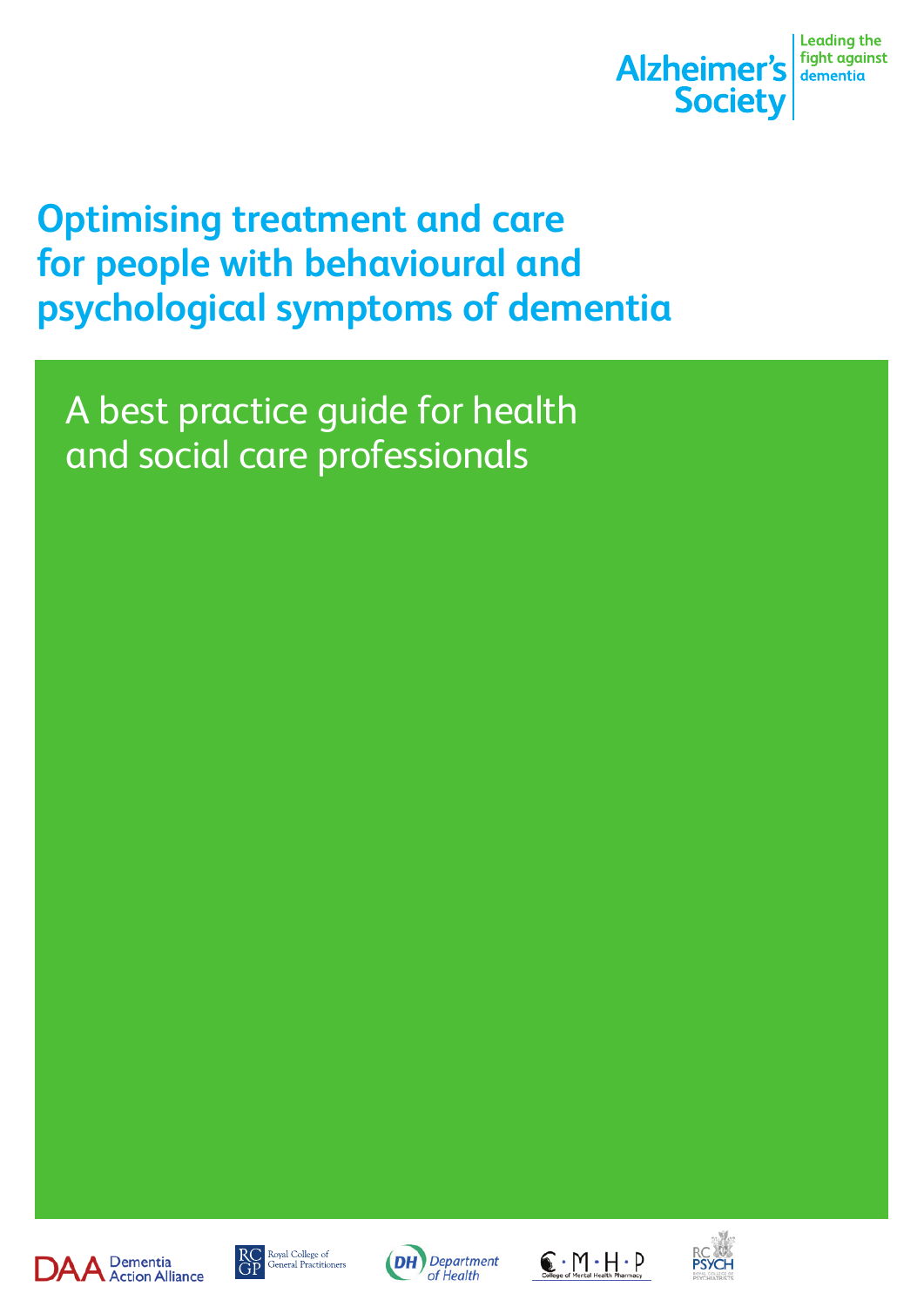## **Contents**

| <b>About this guide</b>                                                                 | 3  |
|-----------------------------------------------------------------------------------------|----|
| <b>Introduction</b>                                                                     | 4  |
| How to use the toolkit                                                                  | 5  |
| <b>Pathways for person who</b><br>does not have a current<br>antipsychotic prescription | 6  |
| <b>Pathways for person who</b><br>has already been prescribed<br>antipsychotic drugs    |    |
| <b>Prevention</b>                                                                       | 8  |
| <b>First line interventions, ongoing</b><br>assessment and watchful waiting             | 11 |
| <b>Specific interventions</b>                                                           | 15 |
| <b>Antipsychotic prescription</b>                                                       | 21 |
| <b>Resources</b>                                                                        | 24 |
| <b>Our partners</b>                                                                     | 25 |
| <b>Appendix</b>                                                                         | 26 |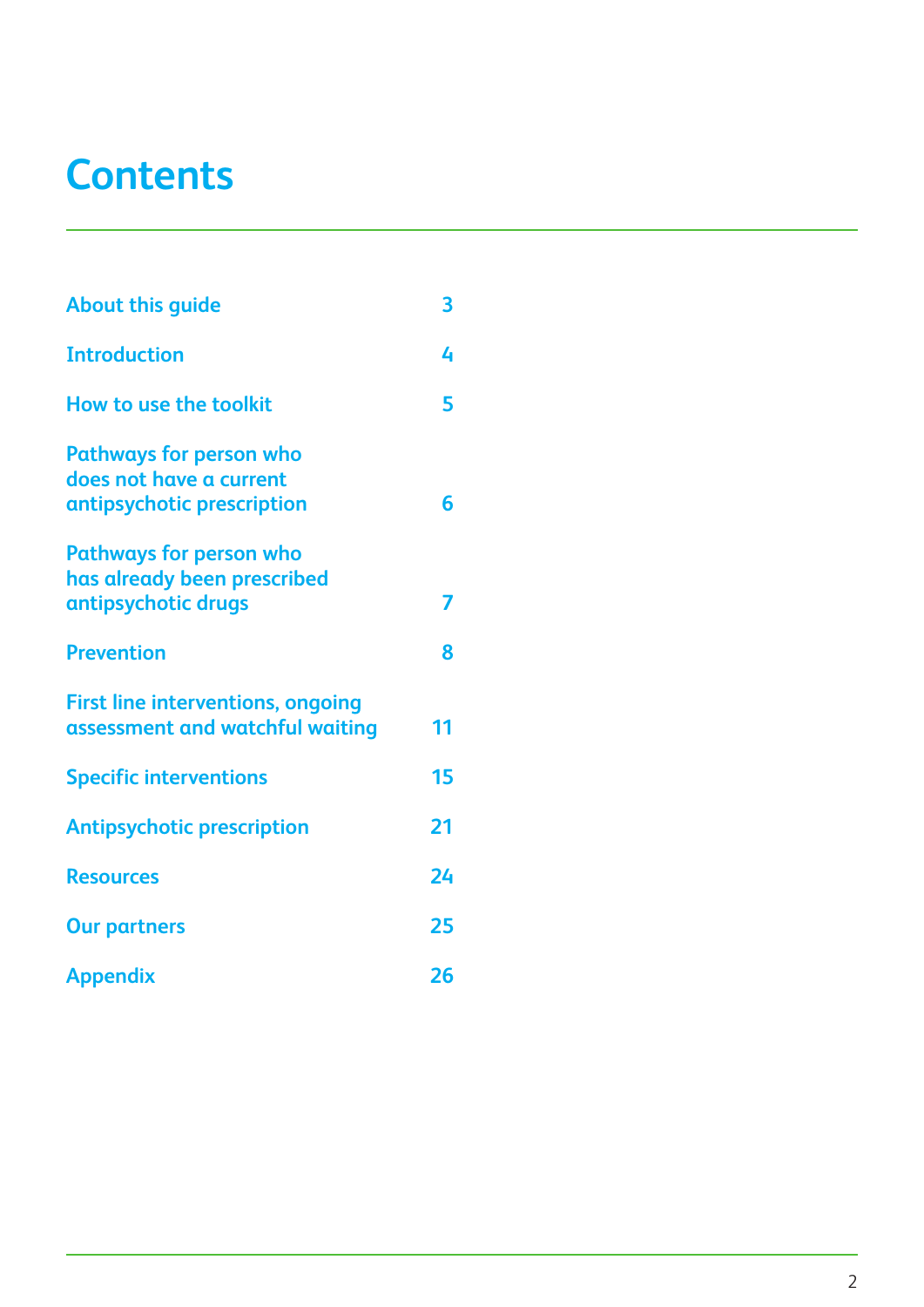## **About this guide**

**This best practice guide has been developed in consultation with an advisory group of leading clinicians specialising in dementia. It aims to provide evidence-based support, advice and resources to a wide range of health and social care professionals caring for people with dementia who have behavioural and psychological symptoms. It has been designed to be a practical, informative tool, with an emphasis on alternatives to drug treatment.**

These best practice principles and supporting materials are intended to be applicable to all professional groups, except in acute general hospital settings. We hope they will be helpful to practitioners in environments where this aspect of clinical practice will increasingly come under scrutiny. For practitioners who are specialists or who require information beyond the scope of this document, links to additional resources are provided (see 'Resources' on page 24).

'Getting prescribing right for people with dementia, who are among the most vulnerable in our society, is a clinical imperative. A proper assessment and a thorough understanding of the role of the array of interventions available for people with dementia is essential so the correct and safest treatment can be delivered. We hope that this guidance will help achieve that aim.'

#### **Professor Alistair Burns, National Clinical Director for Dementia in England, Department of Health**

'The potential serious adverse events associated with antipsychotics in people with dementia has become increasingly evident over the last decade. Achieving a change in prescribing practice has been challenging because of the complex issues involved in the treatment of behavioural and psychological symptoms in people with dementia. The political imperative to reduce antipsychotic use has been extremely important, but it is vital that this is achieved within a context that enables better overall management and treatment of symptoms as well as responsible and safe prescribing of antipsychotics and other psychotropic drugs when indicated. Alzheimer's Society hopes that this best practice guide provides a practical, evidence-based framework to support health and social care professionals to provide the best available treatment and care for people with dementia.'

#### **Professor Clive Ballard, Director of Research, Alzheimer's Society**

The advisory group was co-chaired by Professor Alistair Burns and Professor Clive Ballard. Dr Anne Corbett, Research Communications Manager at Alzheimer's Society, led the development of the resource with Alistair Burns and Clive Ballard based upon the recommendations and feedback of the advisory group.

Advisory Group: Clive Ballard, Sube Banerjee, Nina Barnett, Donald Brechin, Dawn Brooker, Alistair Burns, Peter Connelly, Anne Corbett, Jane Fossey, Clive Holmes, Julian Hughes, Gill Livingston, Deborah Sturdy, Simon Wright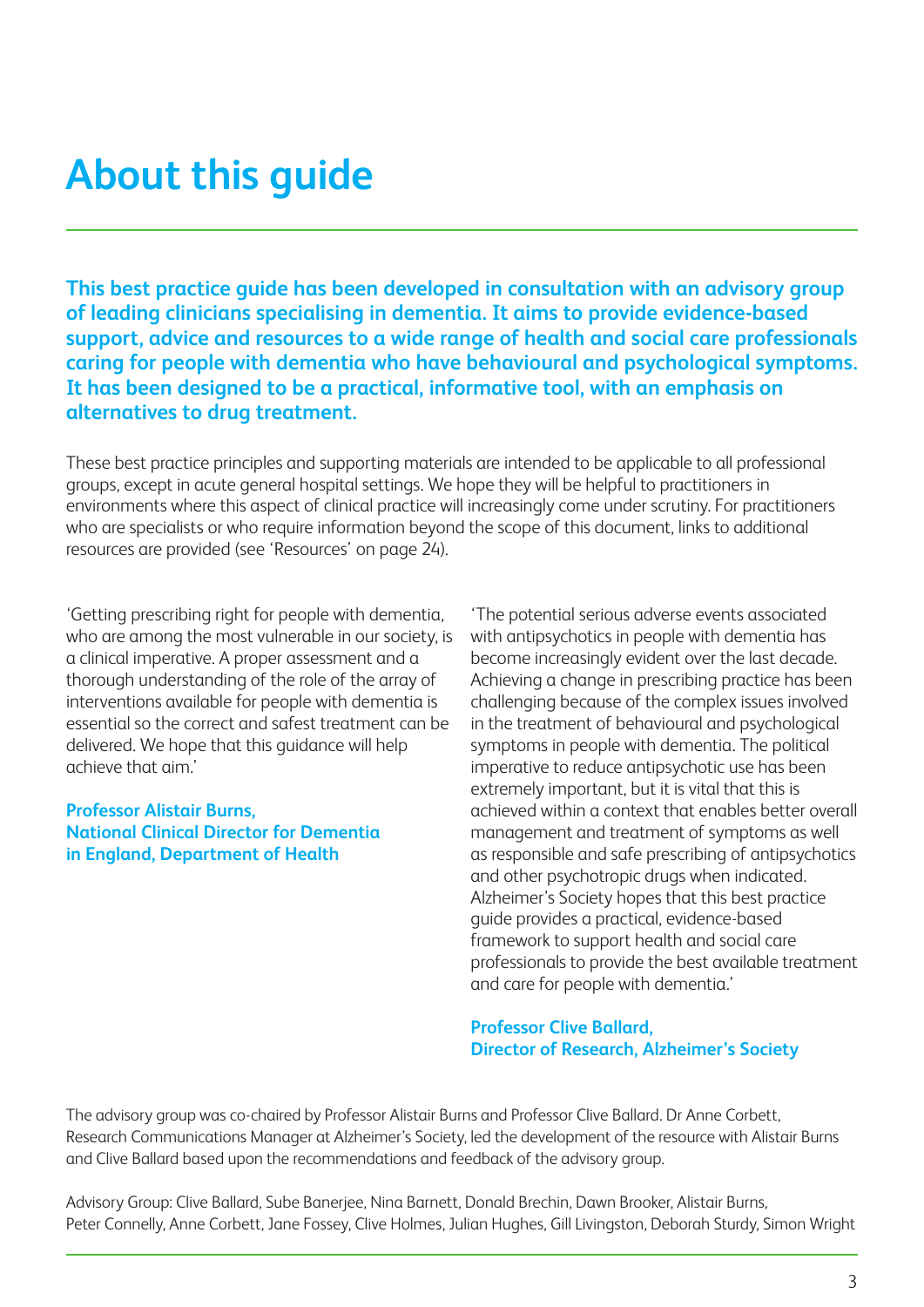## **Introduction**

**This guide has been designed to support health and social care professionals to determine the best treatment and care for people experiencing behavioural and psychological symptoms of dementia (BPSD).**

There are currently 750,000 people with dementia in the UK, approximately one third of whom live in care homes. People with dementia experience a range of symptoms. Some can affect their behaviour, others are personal, inner experiences. These include agitation, aggression, hallucinations and delusions. There are many ways of describing this varied group of symptoms. For clarity and convenience they are referred to throughout this guide as 'behavioural and psychological symptoms of dementia' or 'BPSD', an umbrella term devised by the International Psychogeriatric Association.

More than 90 per cent of people with dementia will experience BPSD as part of their illness and nearly two thirds of people with dementia living in care homes are experiencing these symptoms at any one time. BPSD cause distress to the individual, add considerably to the stresses experienced by family and professional carers and can result in serious risks to the person and others. Many individuals experiencing these symptoms do not have the legal capacity to make informed decisions about their treatment. Care should therefore be taken to use this guide within the context of the Mental Capacity Act.

Good practice recommendations, such as the NICE dementia guidelines, recommend psychosocial interventions as the first line approach and emphasise the importance of assessing medical conditions and pain, which often underpin the development of these symptoms. The value of not rushing into treatment is also important, as many people with BPSD will experience significant improvement or resolution of symptoms over a 4–6 week period.

In practice, pharmacological interventions, and in particular antipsychotic medication, are often used as a first line treatment. While atypical antipsychotics do confer modest benefits in treating aggression and psychosis over 6–12 weeks, they are associated with a number of major adverse outcomes and sideeffects including sedation, parkinsonism, gait disturbance, dehydration, falls, chest infections, accelerated cognitive decline, stroke and death.

It was estimated in a report for the Department of Health that 180,000 people with dementia are receiving antipsychotic drugs in the UK.

The consequences include 1,800 additional strokes and 1,600 additional deaths each year in the UK among people with dementia.

Although there are many principles of good practice outlined in numerous guidelines, these documents are lengthy and often lack the practical detail required to enable implementation by clinicians.

This guide aims to provide a simple and practical pathway to enable the implementation of the principles outlined in best practice guidelines for the treatment of BPSD in everyday clinical settings. It has been designed to be used for reference where needed. It is not intended for use in acute general hospital settings.

Ninety per cent of people with dementia will experience BPSD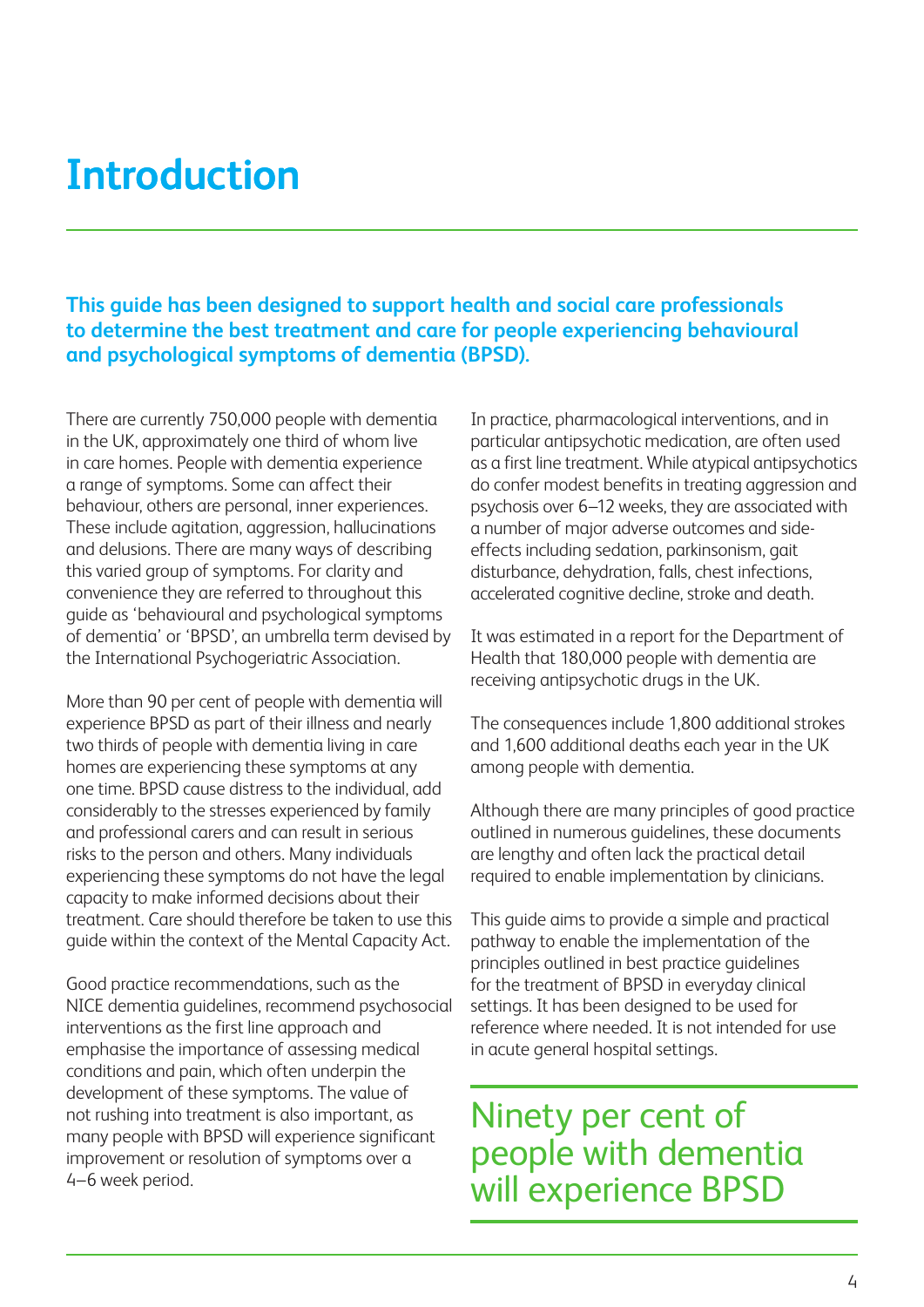## **How to use the toolkit**

The toolkit follows a basic stepped care model based on a colour-coded traffic light system. The traffic light colours represent:

| <b>Green - No symptoms.</b><br><b>Simple preventative measures</b>         | <b>Prevention</b>                 |
|----------------------------------------------------------------------------|-----------------------------------|
| Amber - Mild or moderate symptoms.<br>Low intensity, general interventions | <b>Watchful waiting</b>           |
| Red - Severe symptoms.<br><b>Specific interventions and guidance</b>       | <b>Specific interventions</b>     |
| for antipsychotic use                                                      | <b>Antipsychotic prescription</b> |

A list of further resources and full referencing for this guide is available at **alzheimers.org.uk/bpsdguide**

coded and numbered for use in each corresponding

step if needed.

Around one quarter of people in care homes are on an antipsychotic drug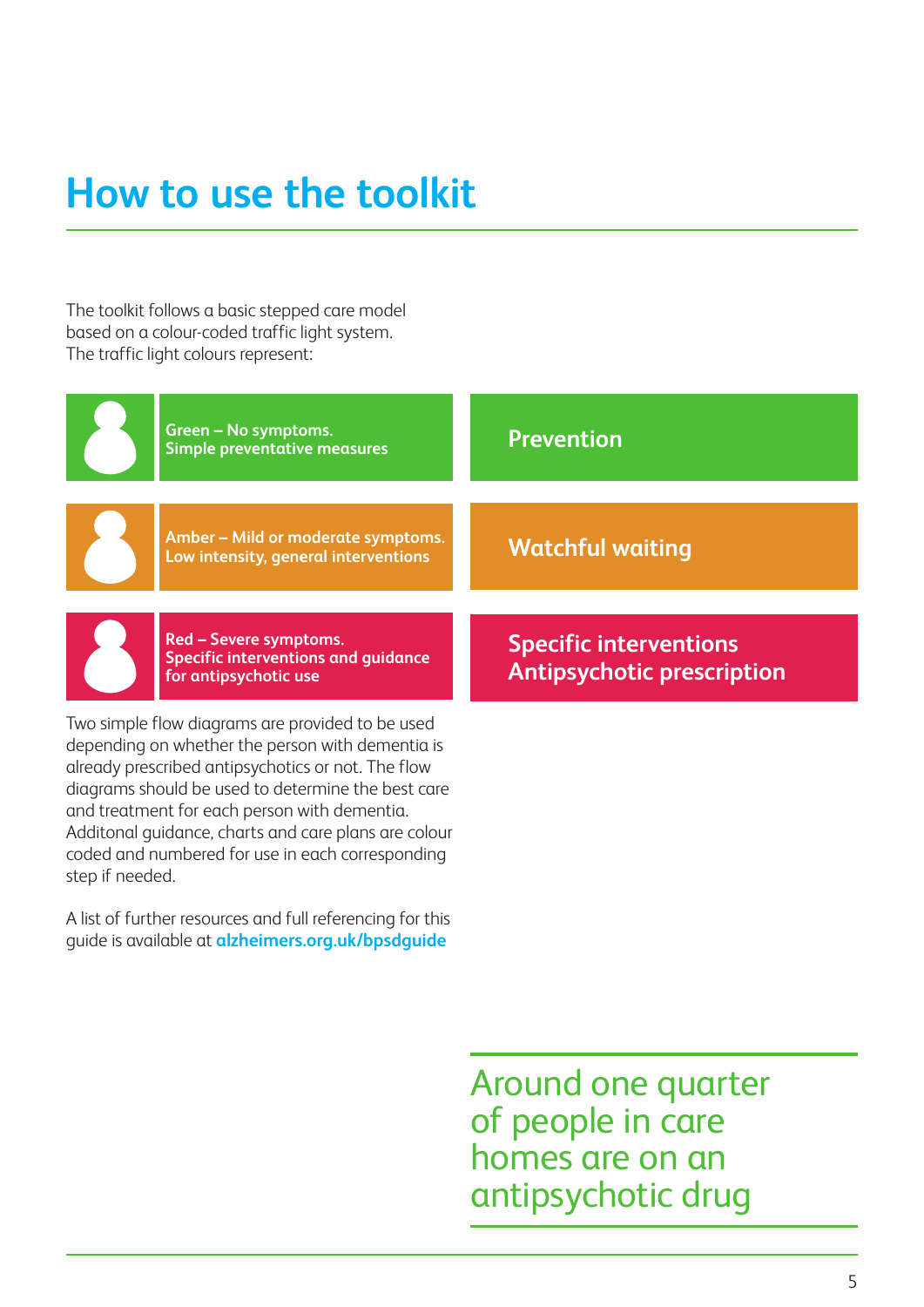## **Pathway for a person who does not have a current antipsychotic prescription**

Numbers in brackets refer to the numbered guidance and charts contained in this guide.

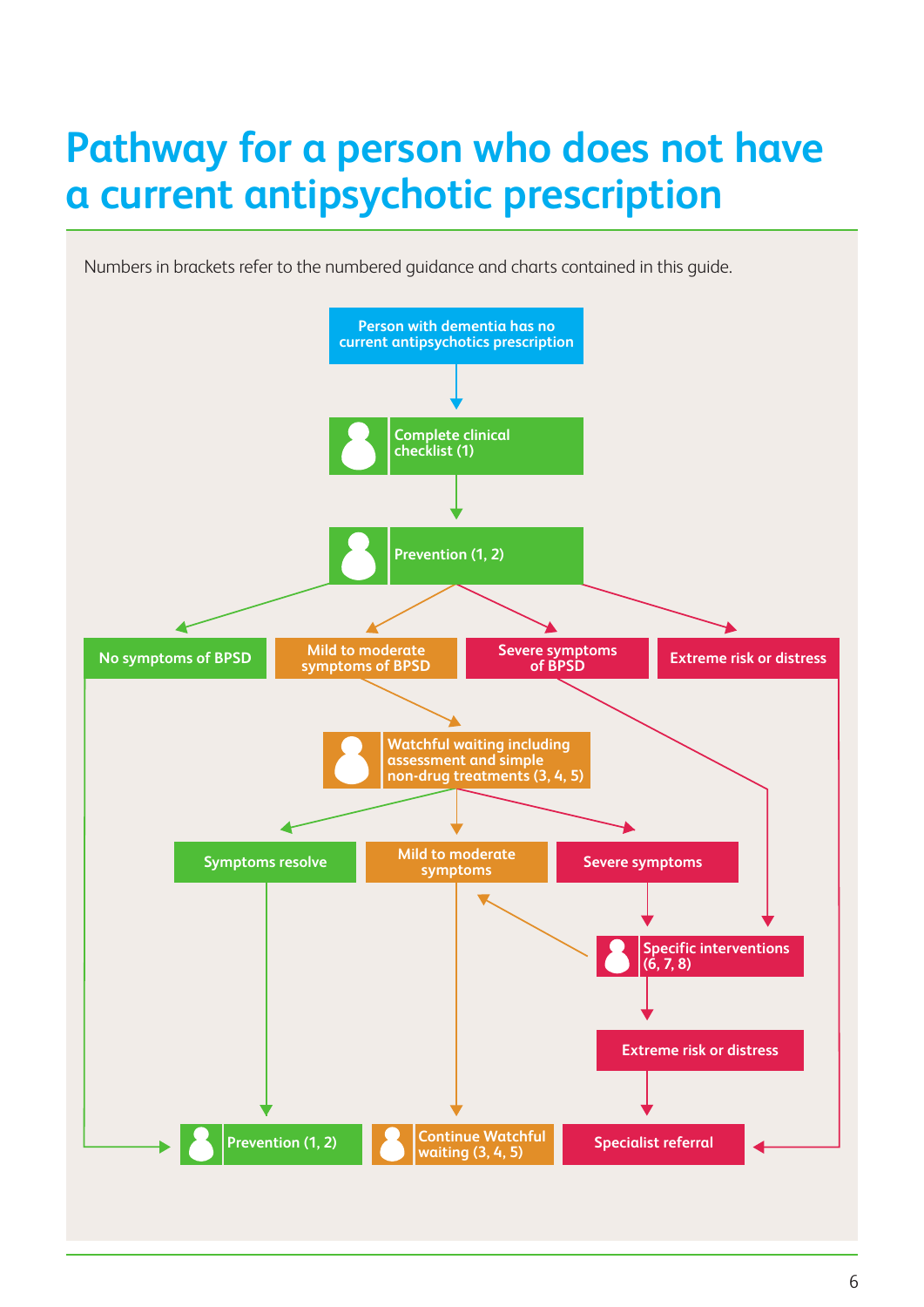## **Pathway for a person who has already been prescribed antipsychotic drugs**

Numbers in brackets refer to the numbered guidance and charts contained in this guide.

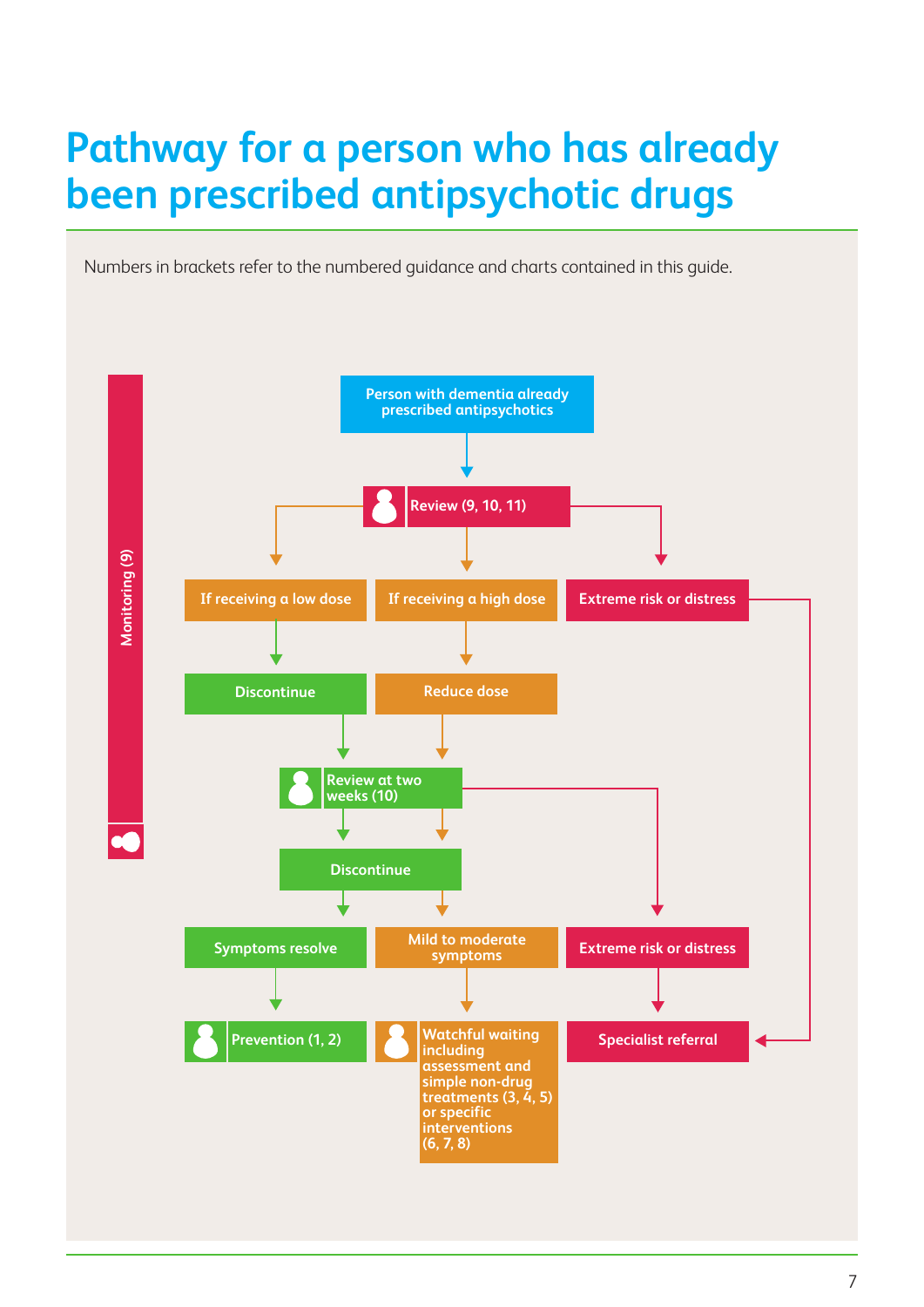

## **Prevention** Clinical checklist

#### **This checklist should be completed for each person with dementia. Keep this chart with the person's corresponding paperwork.**

**Name:** Current diagnosis:

#### **General symptoms**

Include known symptoms and information based on person-centred care **(see 2: Prevention guidance)**

**A recommended rating scale is the Clinical Global Impression of Change (CGIC) Scale (Appendix 1). If completed, enter score here:**

#### **Other symptoms**

Note any other significant symptoms in the relevant box. Optional rating scales are suggested for information (see 'Resources' on page 24).

**Pain** (Scale: Pain Rating Chart)

**Depression** (Scale: Cornell Scale)

**Neuropsychiatric symptoms** (Scale: Neuropsychiatric Inventory)

**Delirium and confusion** (Scale: Confusion Assessment Method)

**Other relevant health problems**

Signed: **Date: Date: Date: Date: Date: Date: Date: Date: Date: Date: Date: Date: Date: Date: Date: Date: Date: Date: Date: Date: Date: Date: Date: Date: Date: Date: Date:**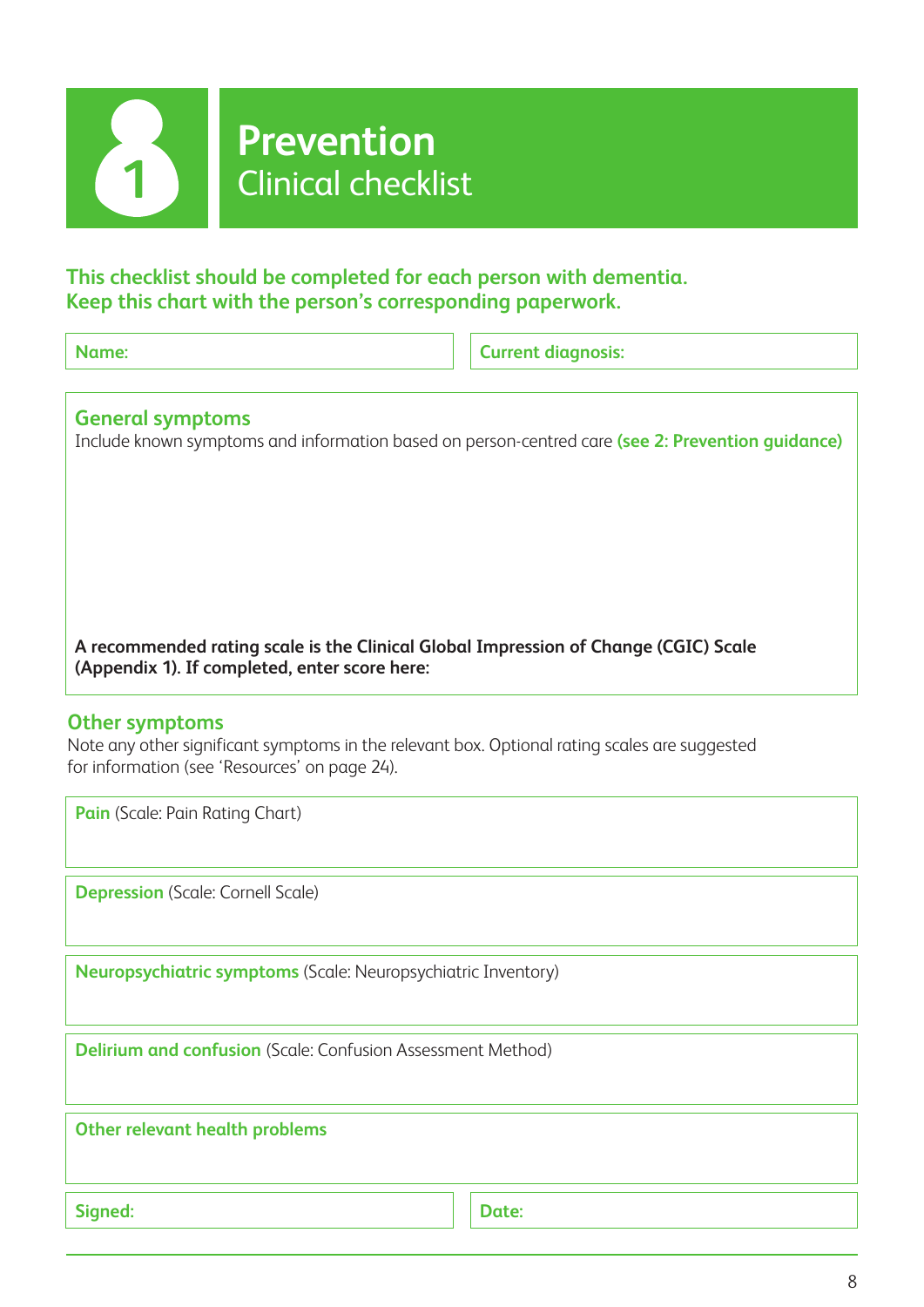**2**

### **Prevention** Guidance

**People with dementia often experience behavioural and psychological symptoms (BPSD). Many people are prescribed dangerous antipsychotic drugs. However, there are a number of simple approaches that may prevent these symptoms from developing before medication needs to be prescribed.** 

**This guidance outlines the key steps to take to actively prevent symptoms.**

#### **Medical review**

A thorough medical review is essential to detect any general health problems that could impact on the person's quality of life, well-being or other symptoms. In particular, pain can be a major trigger for agitation and aggression, and infections (eg urinary tract infection) can increase a broad range of BPSD. Other key triggers include dehydration, constipation and malnourishment. A record should also be kept of any clinically significant behavioural symptoms.

For each person with dementia complete:

- a medical review (including medication review)
- the checklist for specific clinically significant symptoms (**see 1: Prevention – Clinical checklist**).

#### **Understanding of dementia**

It is important that all care staff are aware and understand the needs of a person with dementia, including aspects of person-centred care (see overleaf). Dementia affects people in different ways, causing a broad range of symptoms. This means that there is not a 'one-size-fits-all' care strategy.

Different types of dementia may also require different approaches to treatment depending on the symptoms and types of drugs that are suitable for that type of dementia.

## Pain is one of the most common causes of BPSD

It is also important to recognise that behavioural and psychological symptoms are not 'bad behaviour' on the part of the person. These symptoms are often associated with chemical changes in the brain or by social and environmental triggers. Simple adjustments to social interactions and environment can make a difference.

#### **Recognition of triggers and early signs**

Recognition of triggers and early signs that may precede behavioural and psychological symptoms is crucial. In most cases developing simple approaches to address these early signs can help prevent symptoms from developing at all. Key signs to look out for are:

- pain, discomfort, malnourishment, dehydration, boredom and physical illness – these are very common triggers which are often overlooked
- stress, irritability, mood disturbance and suspiciousness
- increased levels of distress
- early signs may be noticed at certain times of the day and may indicate a specific trigger.
- although not the most common trigger, it is important to be aware of any signs of abuse or neglect.

#### **Pharmacological treatments**

Acetylcholinesterase inhibitors (Aricept, Exelon, Reminyl) and memantine are licensed for mild – moderate and moderate – severe Alzheimer's disease, respectively. There is some evidence that both groups may delay the onset of BPSD, providing additional benefit to using these currently available treatment options.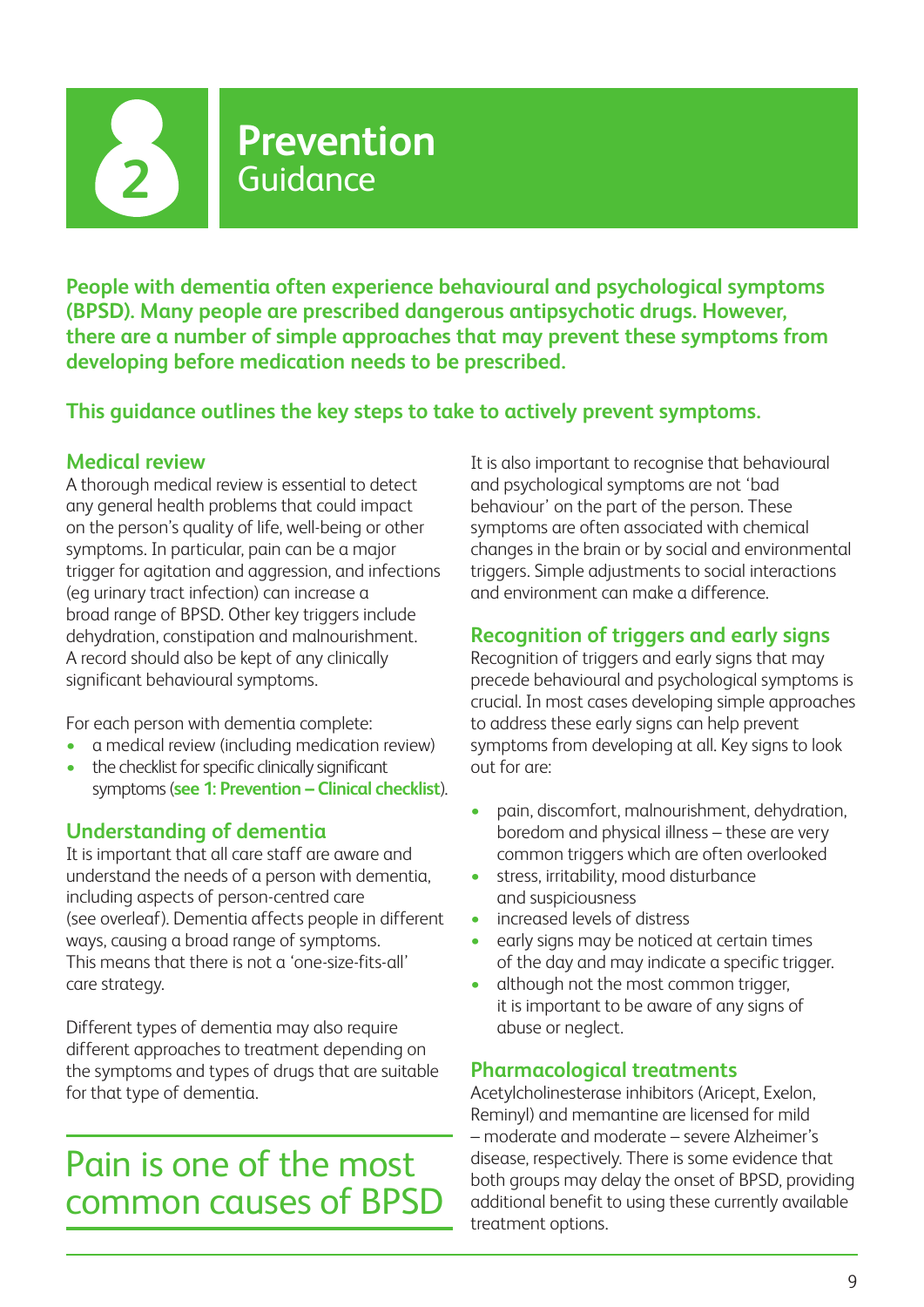

### **Prevention 2** Guidance

#### **Person-centred care**

This approach to care is based on understanding the person's history and experiences (their work, life, hobbies, family, environment and religious beliefs) their likes and dislikes, and taking their perspective into account. It is also important to ensure that the person has the opportunity for human contact and warm relationships with others. Key questions to ask are:

- Is the person treated with dignity and respect?
- Do you know about their history, lifestyle, culture and preferences?
- Do the carers try to see the situation from the perspective of the person with dementia?
- Does the person have the opportunity for relationships with others?
- Does the person have the opportunity for stimulation and enjoyment?
- Has the person's family or carer been consulted?
- Does the person's care plan reflect their communication needs and abilities?

More detailed approaches to person-centred care are outlined in **4: Watchful waiting guidance.** Staff training in person-centred care can be helpful.

#### **Physical environment**

It is important to consider the person's environment and how it might affect them. Key questions to ask are:

- If the person is being cared for in a bed or chair, are they comfortable and free of pressure sores?
- Is the TV or radio playing something that the person can relate to and enjoy?
- If the person is mobile, can they move around freely and have access to outside space?
- Does the person recognise the environment as home? Does it contain things to help them feel at home?
- Could assistive technology be used to improve freedom or safety?
- Does the person have the correct eye glasses, and are they clean?
- Is their hearing aid turned on and working correctly?
- Is it too hot or too cold?
- Is the person hungry? People may forget to eat.

Sudden emergence of BPSD often has a physical trigger. Longer onset emergence can be linked to depression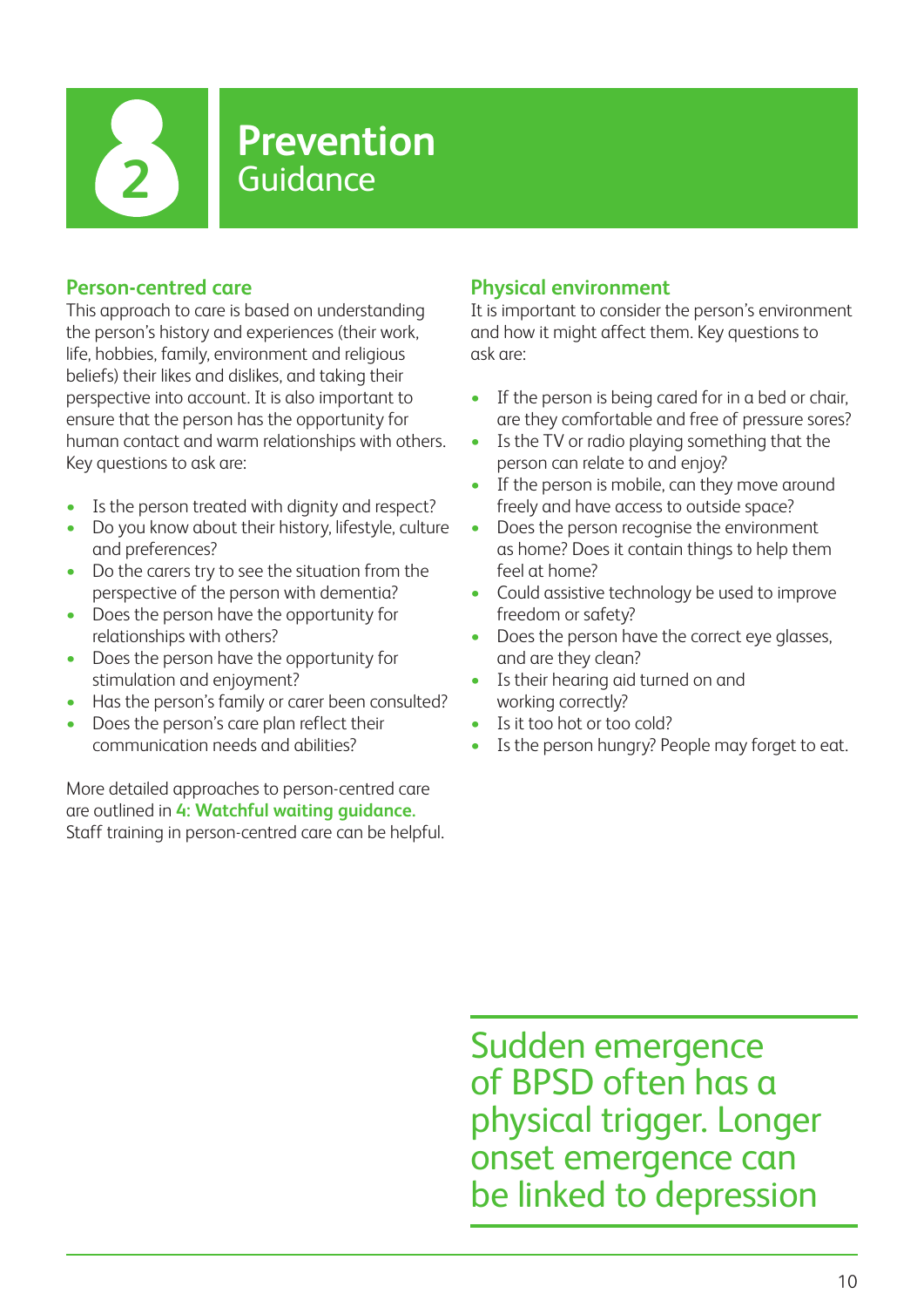

## First line interventions, ongoing assessment and **watchful waiting 3** Clinical checklist

**Watchful waiting is an active process over four weeks involving ongoing assessment of contributing factors and simple non-drug treatments. It does not mean 'doing nothing'. A high proportion of people with dementia who have behavioural and psychological symptoms experience significant improvement over four weeks with no specific treatment. Watchful waiting is the safest and most effective therapeutic approach unless there is severe risk or extreme distress. This checklist will give you some ideas for assessment and non-drug treatments that can further improve the likelihood of a favourable outcome during watchful waiting.** 

**Name: Name: Current diagnosis: Current diagnosis:** 

**General symptoms** Include known symptoms and information based on person-centred care **(see 4: Watchful waiting guidance)**

**A recommended rating scale is the Clinical Global Impression of Change (CGIC) Scale (Appendix 1). If completed, enter score here:**

#### **Other Symptoms**

Note any other significant symptoms in the relevant box. Optional rating scales are suggested for information (see 'Resources' on page 24).

**Pain** (Scale: Pain Rating Chart)

**Depression** (Scale: Cornell Scale)

**Neuropsychiatric symptoms** (Scale: Neuropsychiatric Inventory)

**Delirium and confusion** (Scale: Confusion Assessment Method)

**Other relevant health problems**

Signed: **Date: Date: Date: Date: Date: Date: Date: Date: Date: Date: Date: Date: Date: Date: Date: Date: Date: Date: Date: Date: Date: Date: Date: Date: Date: Date: Date:**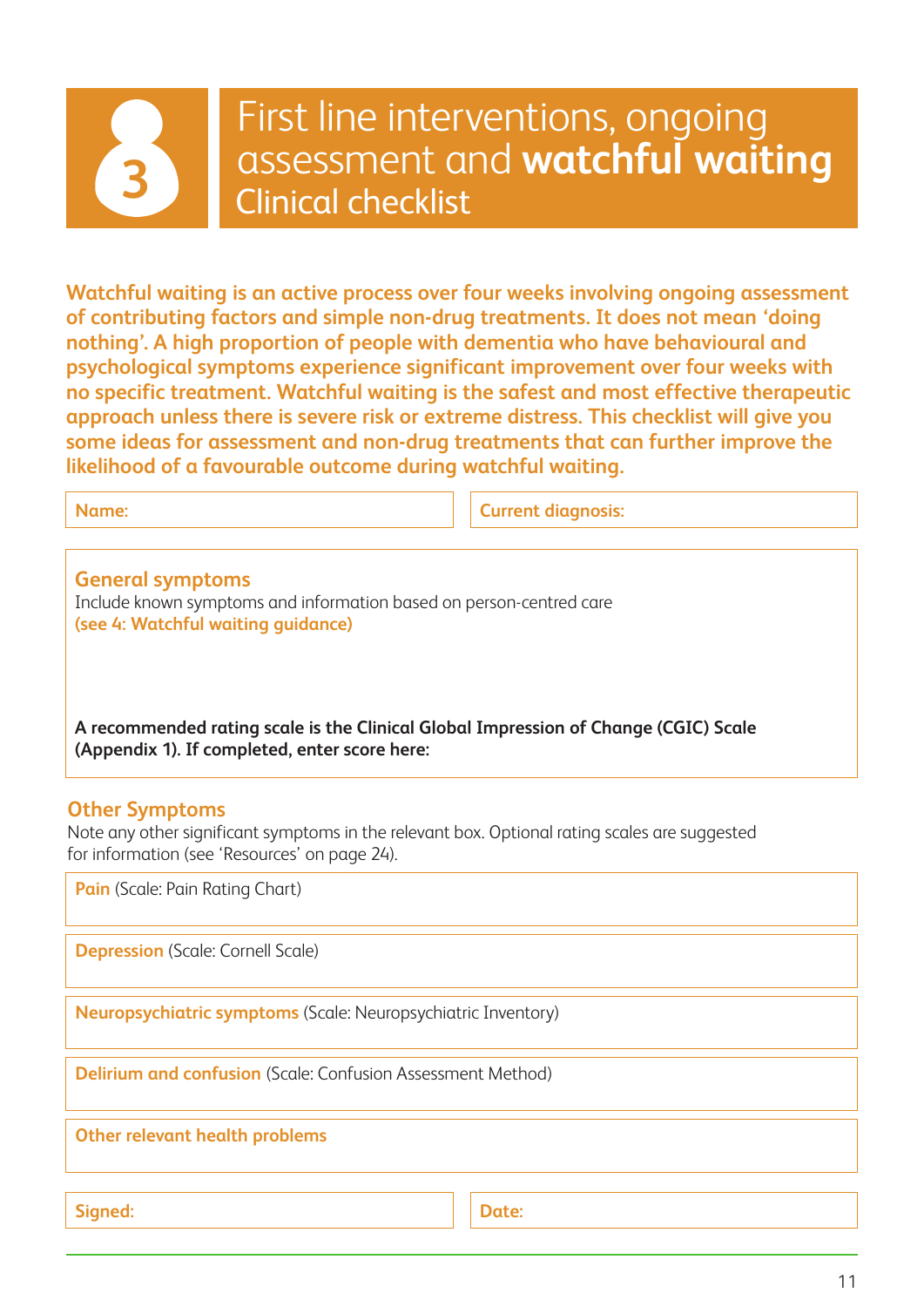

## First line interventions, ongoing assessment and **watchful waiting** Guidance

#### **Medical review**

Any person showing onset of BPSD should receive a full medical review.

#### **Person-centred care:**

The first approach for behavioural and psychological symptoms is to develop a simple **Clinical care plan (5)** for simple non-drug treatments based on person-centred care. It is important to design the plan around the person's needs, abilities and interests. Key considerations are:

- Do the carers understand how the person is feeling? Are plans based on their point of view?
- What are the person's preferences and opinions?
- Consider the person's relationships with others. How are these supported?
- Do the carers help the person to feel socially confident and not alone?
- How is the person included in conversations and care?
- How are they shown respect, warmth and acceptance?
- Are the person's fears recognised and addressed?
- What are their life history, culture and interests?
- Do they have any sensory problems (eg with hearing or sight)?
- Do they have communication problems?
- Do they have any physical needs or mobility issues?
- Have carers considered ways to help them with perceptual or memory problems?

Working with carers or care staff to develop a specific person-centred care plan and activity program can make a substantial difference.

#### **Consult with the family**

It is essential to discuss the person's symptoms and possible treatments with their family or carer. They may be able to shed light on the reasons for their symptoms and ways to engage them in activities.

#### **Soothing and creative therapies**

Although there is not necessarily a robust evidence base to support them, aromatherapy and massage can help to soothe, as can warm towels or smells of cooking, or having one's hair brushed or a manicure. Music can help improve a person's mood. Music from the past can bring back good memories. Singing and dancing can energise people and lift spirits. It may be helpful to try these if they are available in the care setting.

#### **Simple non-drug treatments**

These might include:

- developing a life story book
- frequent, short conversations (as little as 30 seconds has proven effective)
- using personal care as an opportunity for positive social interaction.

#### **Sleep hygiene**

It may help to consider:

- reducing daytime napping
- increasing activities during the day
- agreeing realistic expectations for sleep duration.

Most BPSD will stop after four weeks without pharmacological treatment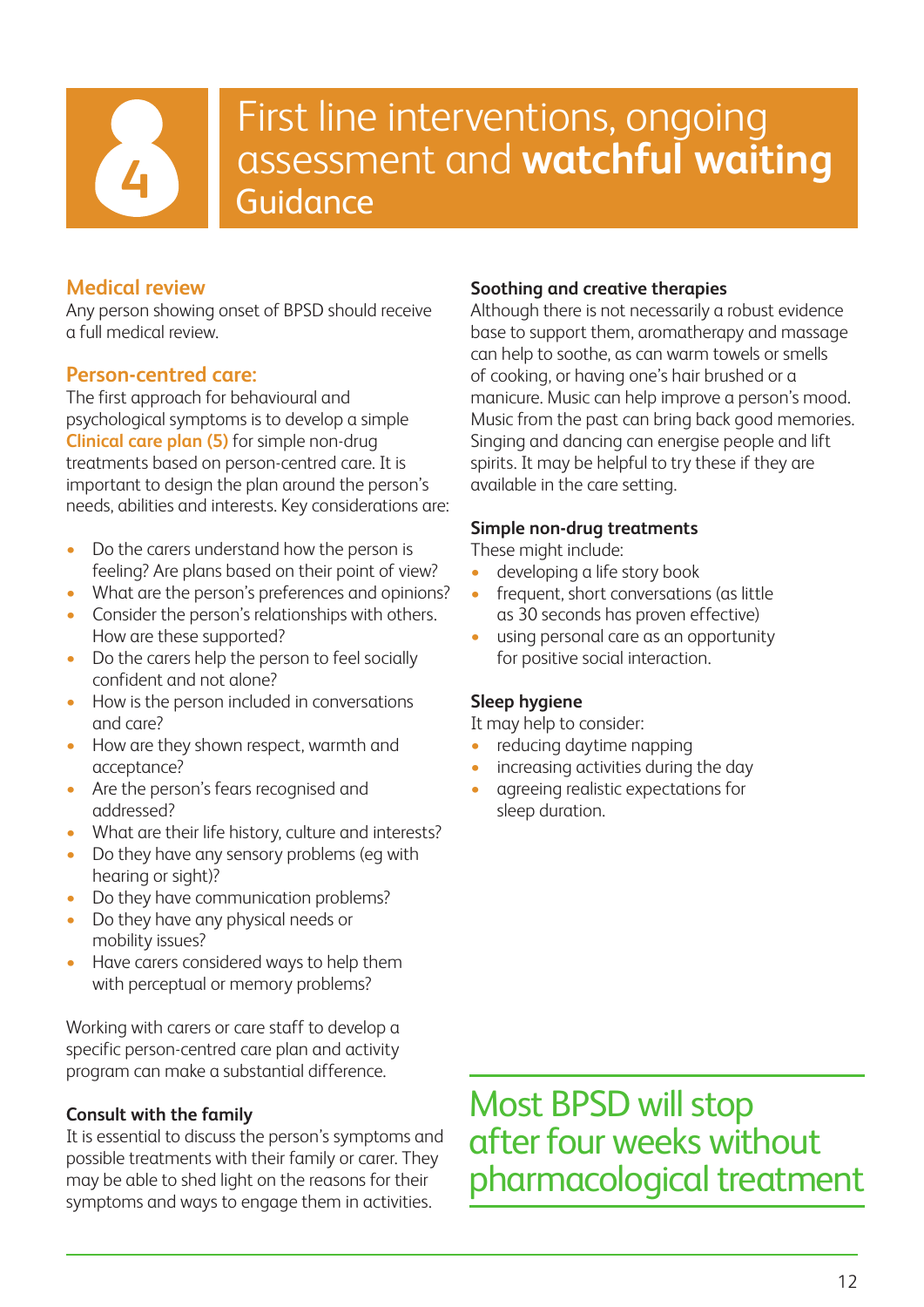

**This chart should be completed when mild to moderate behavioural and psychological symptoms appear. This should be accompanied by a medical review and used alongside 4: Watchful waiting guidance.**

| Name:                                                                                                                                                     |  | <b>Current diagnosis:</b> |
|-----------------------------------------------------------------------------------------------------------------------------------------------------------|--|---------------------------|
| <b>Week 0</b>                                                                                                                                             |  |                           |
| What are the symptoms?                                                                                                                                    |  |                           |
| Mild $\Box$<br>How severe are they?                                                                                                                       |  | Moderate<br>Severe        |
| <b>What are the risks:</b>                                                                                                                                |  |                           |
| to the person                                                                                                                                             |  |                           |
| to others                                                                                                                                                 |  |                           |
| How distressed is the person?                                                                                                                             |  |                           |
| How would the person benefit if these risks were addressed?                                                                                               |  |                           |
| What watchful waiting tools are in place for the care plan?<br>Watchful waiting assessment completed $\Box$ (give brief summary of outcome of assessment) |  |                           |
| Brief summary of watchful waiting care plan (based on 4: Watchful waiting guidance)                                                                       |  |                           |
| What would be a sign of improvement for this person (to be used as an outcome measure)?                                                                   |  |                           |
| What is the plan for further review and support?                                                                                                          |  |                           |
| Signed:                                                                                                                                                   |  | Date:                     |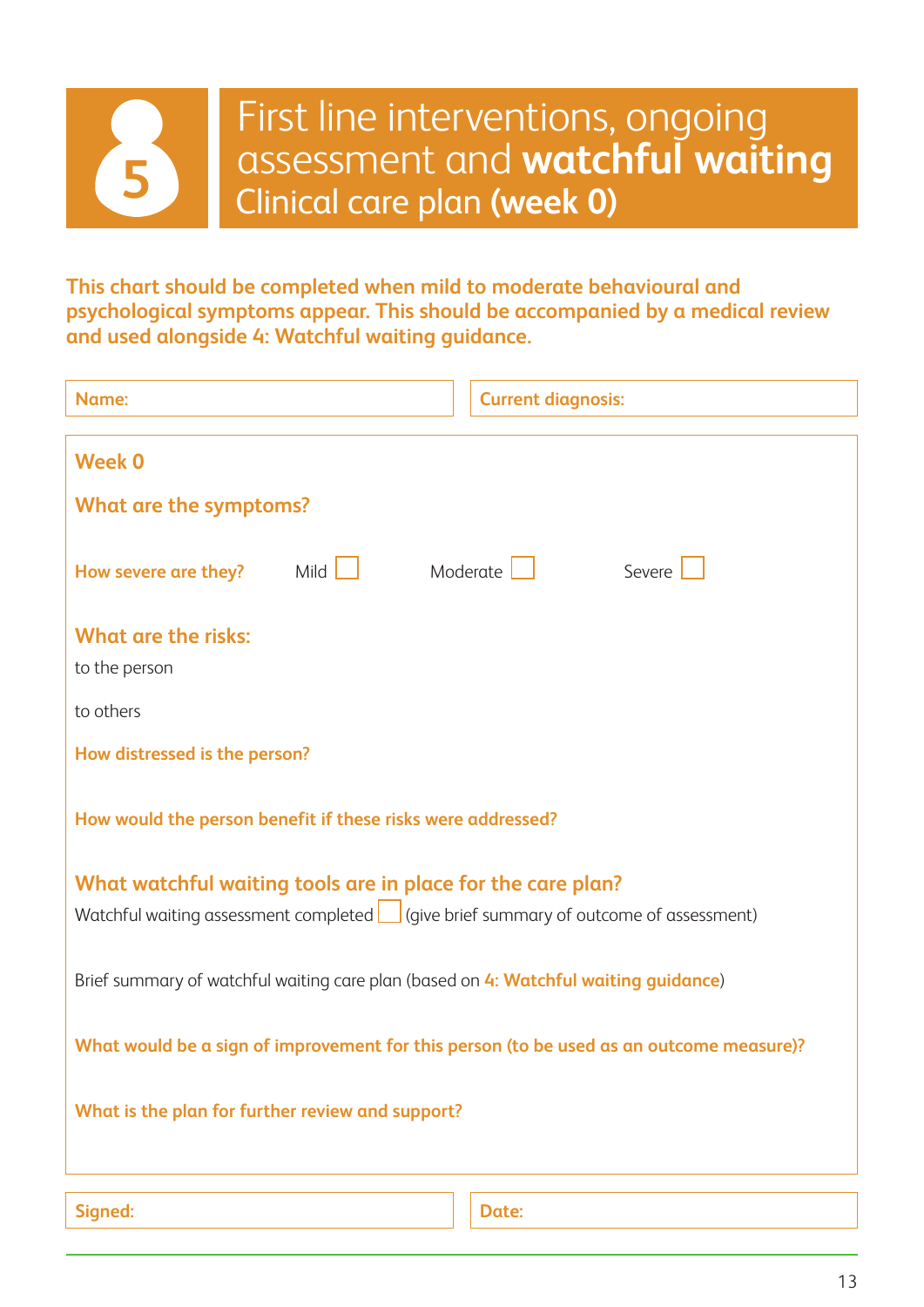

## First line interventions, ongoing assessment and **watchful waiting** Clinical care plan **(week 1–4)**

#### **Weeks 1–4: Progress log**

This space is for staff to enter notes on interventions and any changes in behaviour.

**Week 2: Clinician review completed** 

**Signed: Date:**

| Week 4                                                                                                  |       |  |
|---------------------------------------------------------------------------------------------------------|-------|--|
| Have the symptoms improved? Has the sign of improvement (identified at week 0) been seen?               |       |  |
|                                                                                                         |       |  |
| Is there any risk to the person or to others? Has this improved or worsened during<br>watchful waiting? |       |  |
|                                                                                                         |       |  |
| Is the person distressed? Has this improved or worsened during watchful waiting?                        |       |  |
|                                                                                                         |       |  |
| What is the ongoing care plan?                                                                          |       |  |
| Prevention                                                                                              |       |  |
| Referral                                                                                                |       |  |
| Continue watchful waiting (give details of plan):                                                       |       |  |
|                                                                                                         |       |  |
|                                                                                                         |       |  |
| Signed:                                                                                                 | Date: |  |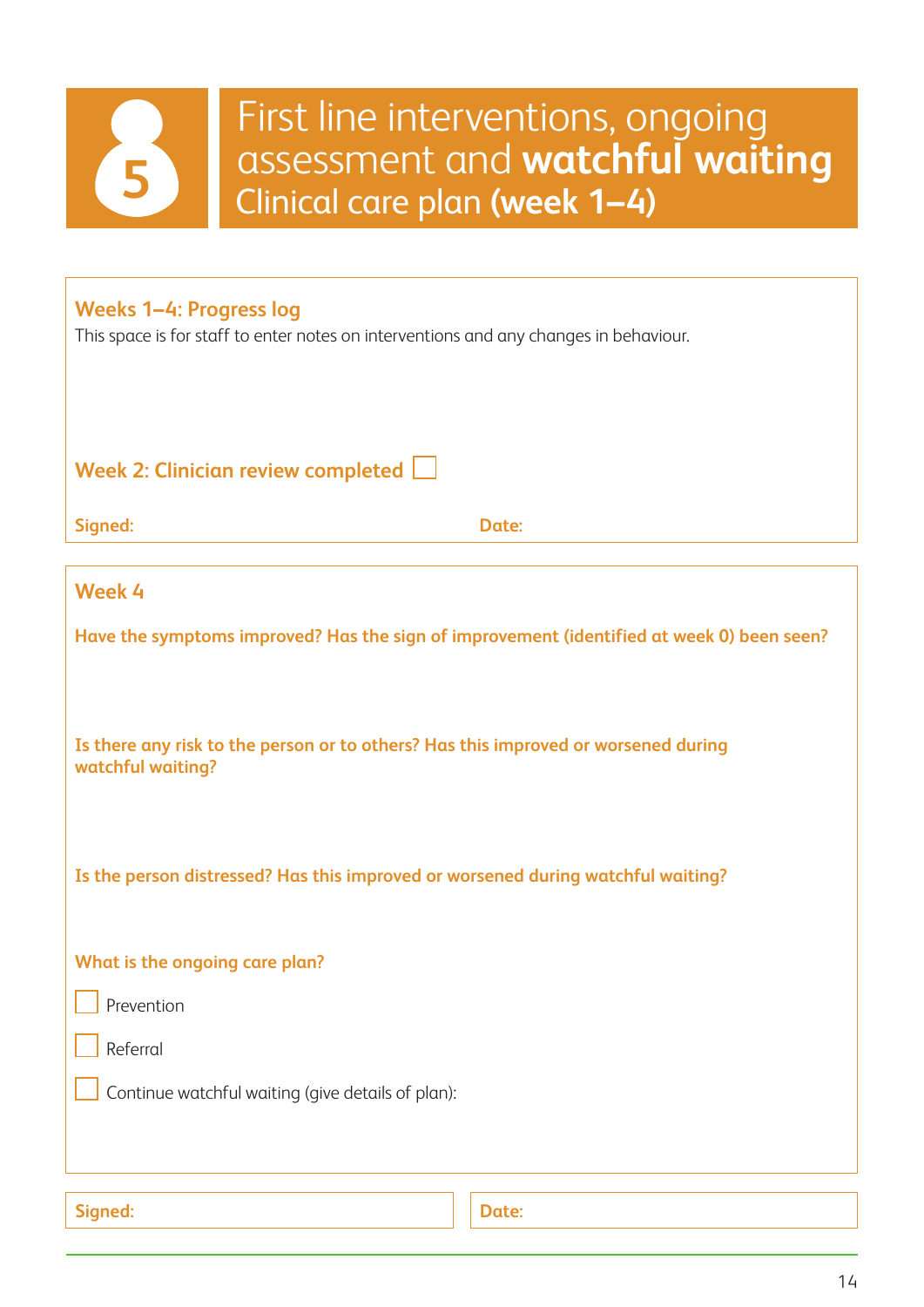

## **Specific interventions 6 Specific inter**<br>**6** Clinical checklist

**If behavioural and psychological symptoms have not improved through watchful waiting it is appropriate to try a specific intervention that is more tailored to the individual. This Clinical checklist should be completed using the Specific interventions guidance (7) followed by the development of a Clinical care plan (8).**

| . .<br>M. |  |
|-----------|--|

**Current diagnosis:** 

**General symptoms** Include known symptoms and information based on person-centred care **(see 7: Specific interventions guidance)**

**Summary of risks and distress:**

**A recommended rating scale is the Clinical Global Impression of Change (CGIC) Scale (Appendix 1). If completed, enter score here:**

#### **Other symptoms**

Note any other significant symptoms in the relevant box. Optional rating scales are suggested for information (see 'Resources' on page 24).

**Pain** (Scale: Pain Rating Chart)

**Depression** (Scale: Cornell Scale)

**Neuropsychiatric symptoms** (Scale: Neuropsychiatric Inventory)

**Delirium and confusion** (Scale: Confusion Assessment Method)

**Other relevant health problems**

Signed: **Date: Date: Date: Date: Date: Date: Date: Date: Date: Date: Date: Date: Date: Date: Date: Date: Date: Date: Date: Date: Date: Date: Date: Date: Date: Date: Date:**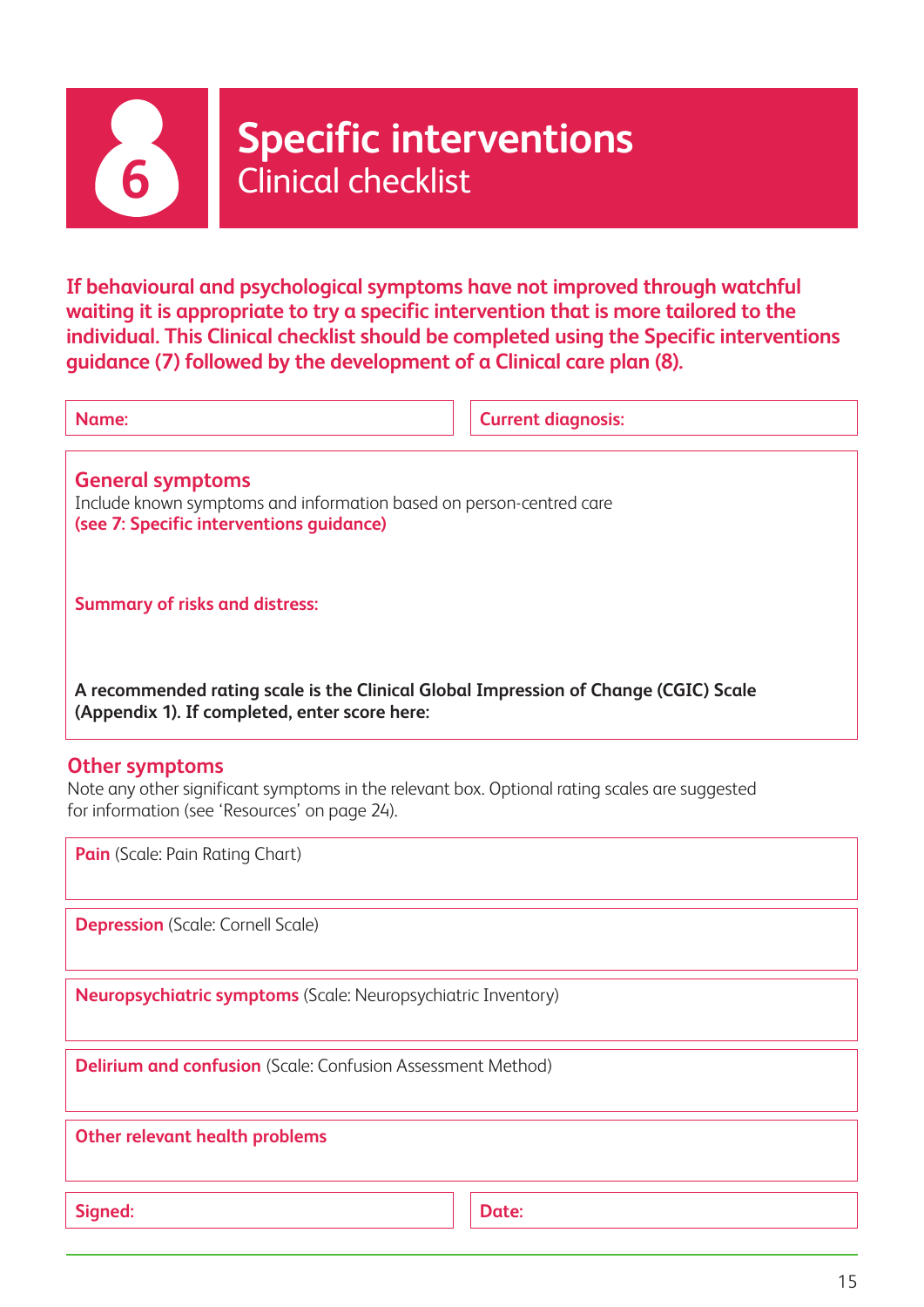

## **Specific interventions 7** Guidance

**If symptoms persist after watchful waiting it is appropriate to attempt specific interventions. Psychosocial interventions should be attempted before any pharmacological treatment is recommended.**

#### **Medical review**

All people with persistent BPSD should receive a full medical review.

#### **Psychosocial interventions**

Psychosocial interventions are more tailored, systematic approaches to person-centred care (than those outlined earlier in watchful waiting).

The following steps should be taken to develop a **Specific intervention care plan (8):**

- Complete medical and mental health review including **6: Clinical checklist**
- Consider all aspects of person-centred care (see **4: Watchful waiting guidance**)
- Consult with family or carers on the best approach
- Design specific interventions (the brief and simple approaches below have been shown to be effective and can be administered by care staff with support from any clinician)
- Consider whether care staff require specific dementia training (person-centred care training for staff can reduce antipsychotic use and improve agitation).

#### **Improving social interactions**

Brief psychosocial therapies help to engage people in ways that they find interesting and enjoyable. These should generally include 10–30 minutes of daily one-to-one conversation or activity based on the person's interests, hobbies, history and ability, and feedback from their carer and/or family.

## Two thirds of people in care homes have dementia

#### **Promoting positive activities and exercise**

Evidence indicates that exercise and promotion of pleasant events improves physical function, cognition and mood. A range of ideas for this are presented in the Seattle Protocols (See Resources on page 24). Some options include:

- exercises gentle stretching, strength training, balance and endurance
- pleasant activities build an understanding of the person's likes and interests to engage them in the exercise or activity
- problem-solving asking the person to suggest ways to make their exercise activity more enjoyable or effective.

#### **Personalised activities**

Create a menu of pleasant activities that are tailored to the person and that can be completed with care staff. For example:

- looking at photographs or pictures from their past
- playing specific games or doing puzzles
- creating a scrap book or similar simple craft project
- going for a walk.

#### **Specialist psychosocial interventions**

There is good evidence for the value of specific interventions delivered by a clinical psychologist or equivalent health professional. Appropriate approaches include the Antecedent Behaviour Consequence (ABC) approach to develop individualised intervention plans. These approaches are effective but require specialist referral.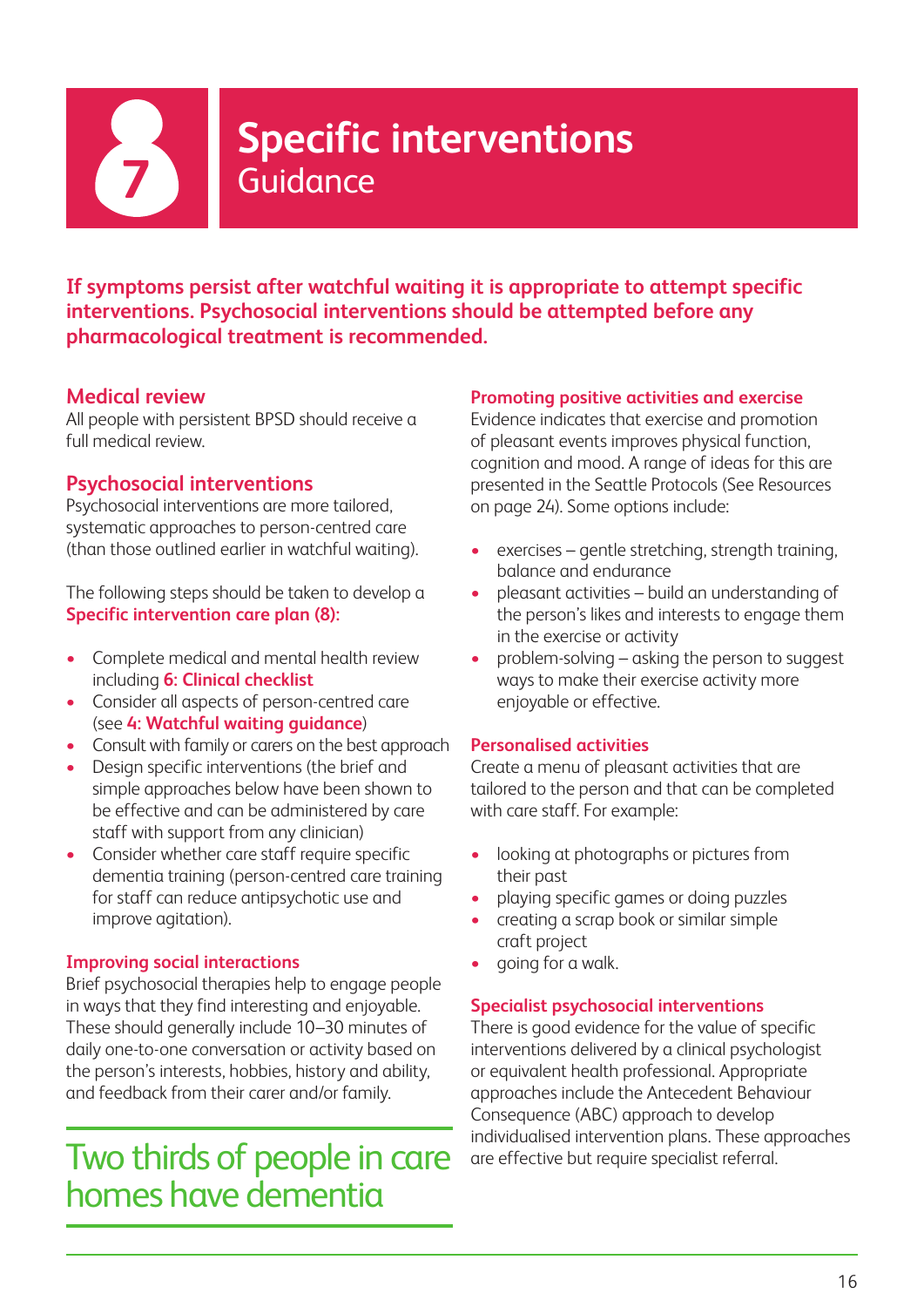

## **Specific interventions**<br>**Guidance (continued)**

#### **Pharmacological treatments**

The following pharmacological approaches could be attempted if appropriate for the symptoms (based on **6: Clinical checklist**).

#### **Depression**

The effectiveness of pharmacological treatment for depression in people with dementia has not been established. Evidence shows positive events and exercise are effective for mild to moderate depression. For severe depression pharmacological treatment may be appropriate.

Citalopram 10 mg/day (max 20 mg/day)\*

#### **Sleep disturbance**

When sleep disturbance is the main problem and sleep hygiene measures have failed, short term treatment (4 weeks) with a hypnotic such as Zopiclone (3.75 mg/day (max 7.5 mg/day) or Zolpidem (5 mg/day) can be helpful. However, this is only supported by anecdotal evidence.\*\*

#### **Agitation, aggression and psychosis**

Where all other specific interventions have been unsuccessful and symptoms are causing extreme distress or risk, a trial of pharmacological treatments specifically targeted at behavioural and psychological symptoms may be attempted. There is only very preliminary evidence for the benefit of non-antipsychotic drugs although they may have a better safety profile (see reference 14).

#### **Analgesic**

Based on assessment of pain, Paracetamol 1g (up to 4 times a day)\*\*\*

#### **Alzheimer's treatments**

There is evidence that acetylcholinesterase inhibitors (Aricept, Exelon, Reminyl) and memantine may improve cognition in people with agitation. Evidence indicates that acetylcholinesterase inhibitors do not specifically improve agitation.

#### **Antipsychotic**

Risperidone is the only antipsychotic licensed for people with dementia. License indication states that risperidone should be used for no longer than six weeks before review or specialist referral. NICE guidance states similar principles but gives a maximum treatment time of 12 weeks. A cardiac risk assessment is recommended prior to starting a prescription.

- Start dose 0.25mg (250 micrograms) twice a day
- Minimum therapeutic dose 0.5mg (500 micrograms) twice a day
- Maximum dose 1mg twice a day\*\*\*\*

It is important to work up to a therapeutically effective dose from a low starting dose.

#### **Caution: antipsychotics should not be used in someone with Lewy Body Dementia (LBD) without specialist advice.**

Alternative antipsychotic drugs include olanzapine, aripiprazole and quetiapine. The evidence relating to these drugs is more limited. Of particular note, evidence shows that quetiapine is ineffective in treating behavioural and psychological symptoms in dementia and cholinergic side-effects may be a particular concern.

Other than treatments highlighted in reference 14, pharmacological options (eg benzodiazepines) carry no evidence of benefit and may increase other adverse events such as falls.

- Preliminary evidence of benefit in two RCTs, even in absence of depression
- \*\* Increased risk of renal and hepatic impairment, and confusion.
- \*\*\* Evidence from RCT of stepped analgesic treatment in agitation
- Substantially more severe side-effects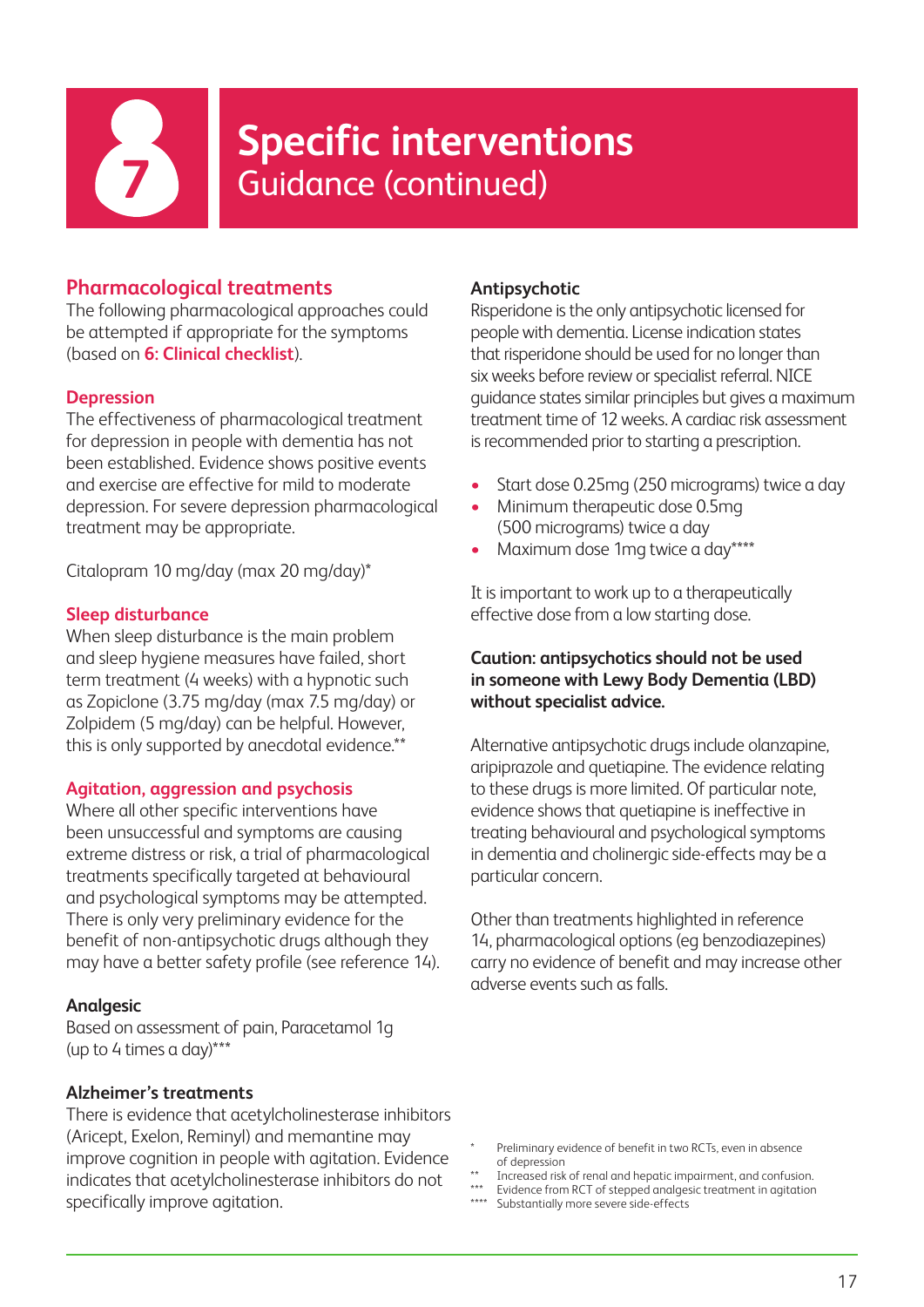

# **Specific interventions**<br> **8** Clinical care plan (Week 0)

| Name:                                                                  | <b>Current diagnosis:</b> |
|------------------------------------------------------------------------|---------------------------|
| <b>Week 0</b>                                                          |                           |
| What are the symptoms?                                                 |                           |
|                                                                        |                           |
| <b>What are the risks:</b>                                             |                           |
| to the person                                                          |                           |
| to others                                                              |                           |
| How distressed is the person?                                          |                           |
|                                                                        |                           |
|                                                                        |                           |
| Why does this level of risk and distress require a specific treatment? |                           |
|                                                                        |                           |
| How would the person benefit if these risks were addressed?            |                           |
|                                                                        |                           |
|                                                                        |                           |
| <b>Medical review completed</b>                                        |                           |
| <b>Clinical checklist completed</b>                                    |                           |
| Person-centred care assessed                                           |                           |
| Summarise outcome of person-centred care assessment:                   |                           |
|                                                                        |                           |
|                                                                        |                           |
|                                                                        |                           |
|                                                                        |                           |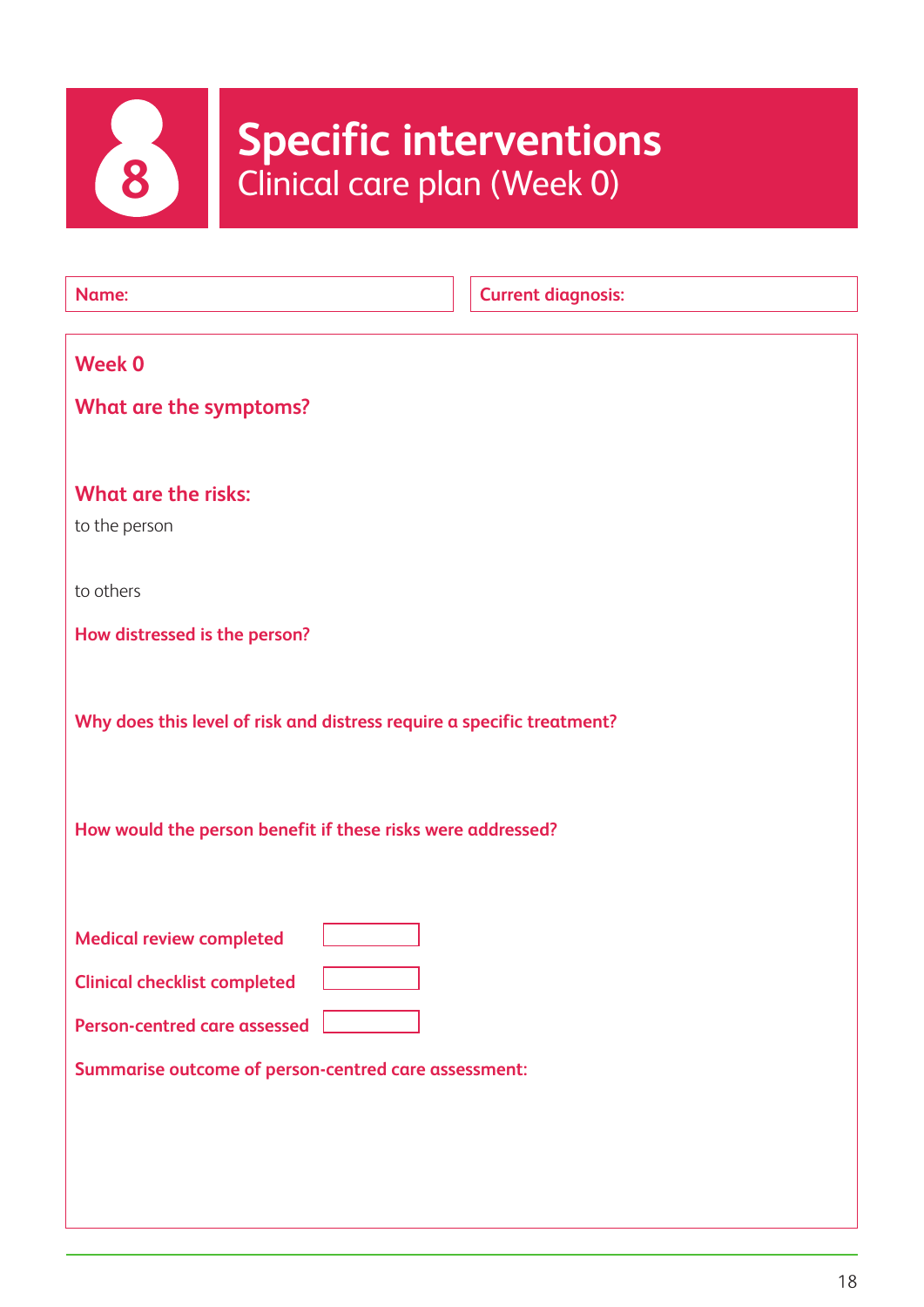

## **8** Specific interventions<br>
Clinical care plan (Week 0) continued

**Main features of risk and distress:**

**Objectives of care plan (what would a sign of improvement be for this person?):**

**How will progress be measured?**

**What is the reason for selecting the intervention (specifically psychosocial v pharmacological)?**

**What safety monitoring is in place?**

Signed: **Date: Date: Date: Date: Date: Date: Date: Date: Date: Date: Date: Date: Date: Date: Date: Date: Date: Date: Date: Date: Date: Date: Date: Date: Date: Date: Date:** 

If antipsychotic treatment is selected please refer to

**9: Antipsychotics prescription – safety monitoring guidance**.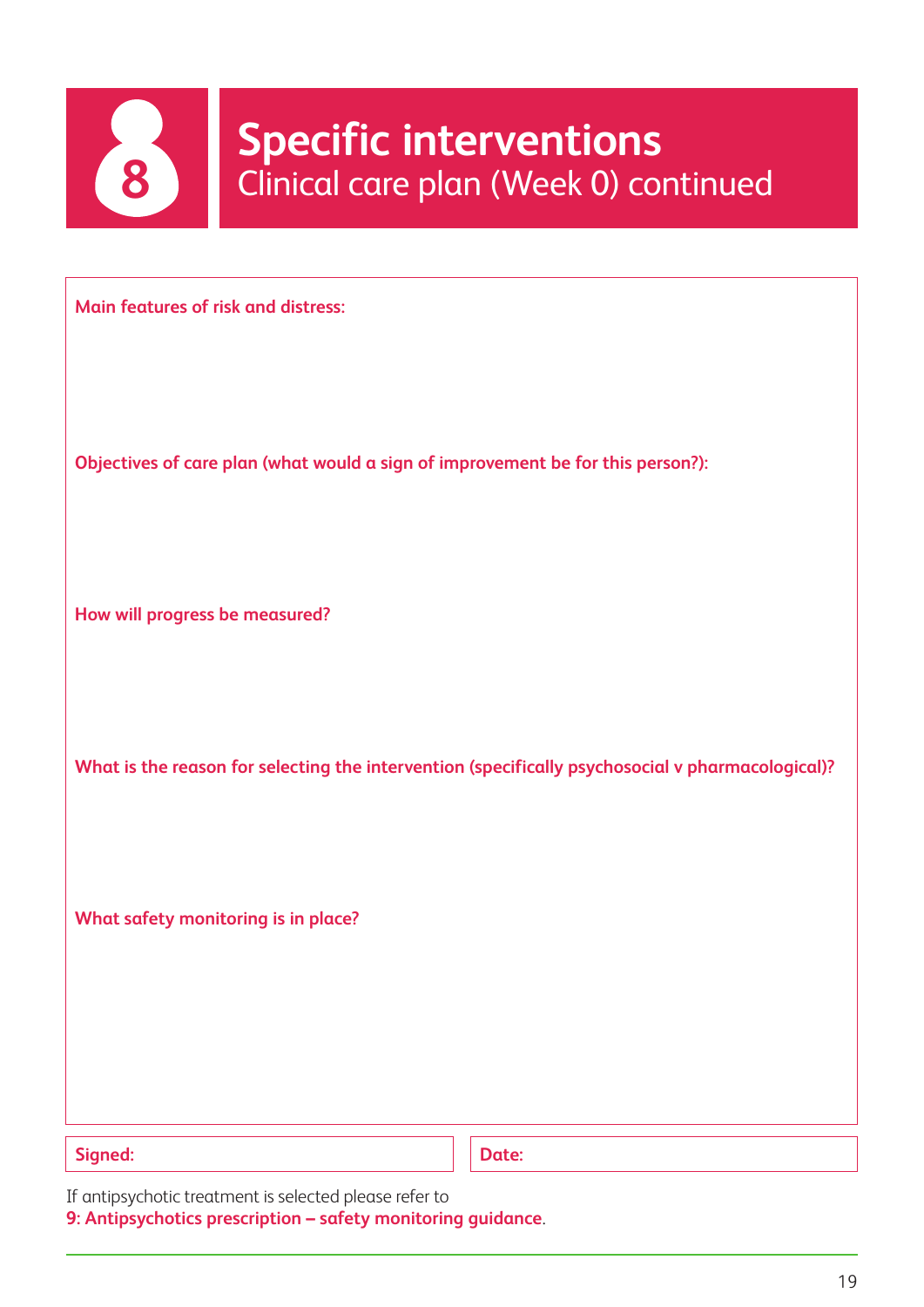

## **Specific interventions**<br> **8** Clinical care plan (Weeks 6–12)

| <b>Week 6-12</b>                                                                                                 |       |
|------------------------------------------------------------------------------------------------------------------|-------|
| Have the symptoms improved? Has the 'sign of improvement' (identified at Week 0) been seen?                      |       |
| Is there any risk to the person or to others? Has this improved or worsened during the<br>specific intervention? |       |
| Is the person distressed? Has this improved or worsened during the specific intervention?                        |       |
| What is the ongoing care plan?                                                                                   |       |
| <b>Watchful waiting</b>                                                                                          |       |
| <b>Referral</b>                                                                                                  |       |
| Continue specific intervention (give details of plan):                                                           |       |
| Signed:                                                                                                          | Date: |

If antipsychotic treatment is selected please refer to

**9: Antipsychotics prescription – safety monitoring guidance**.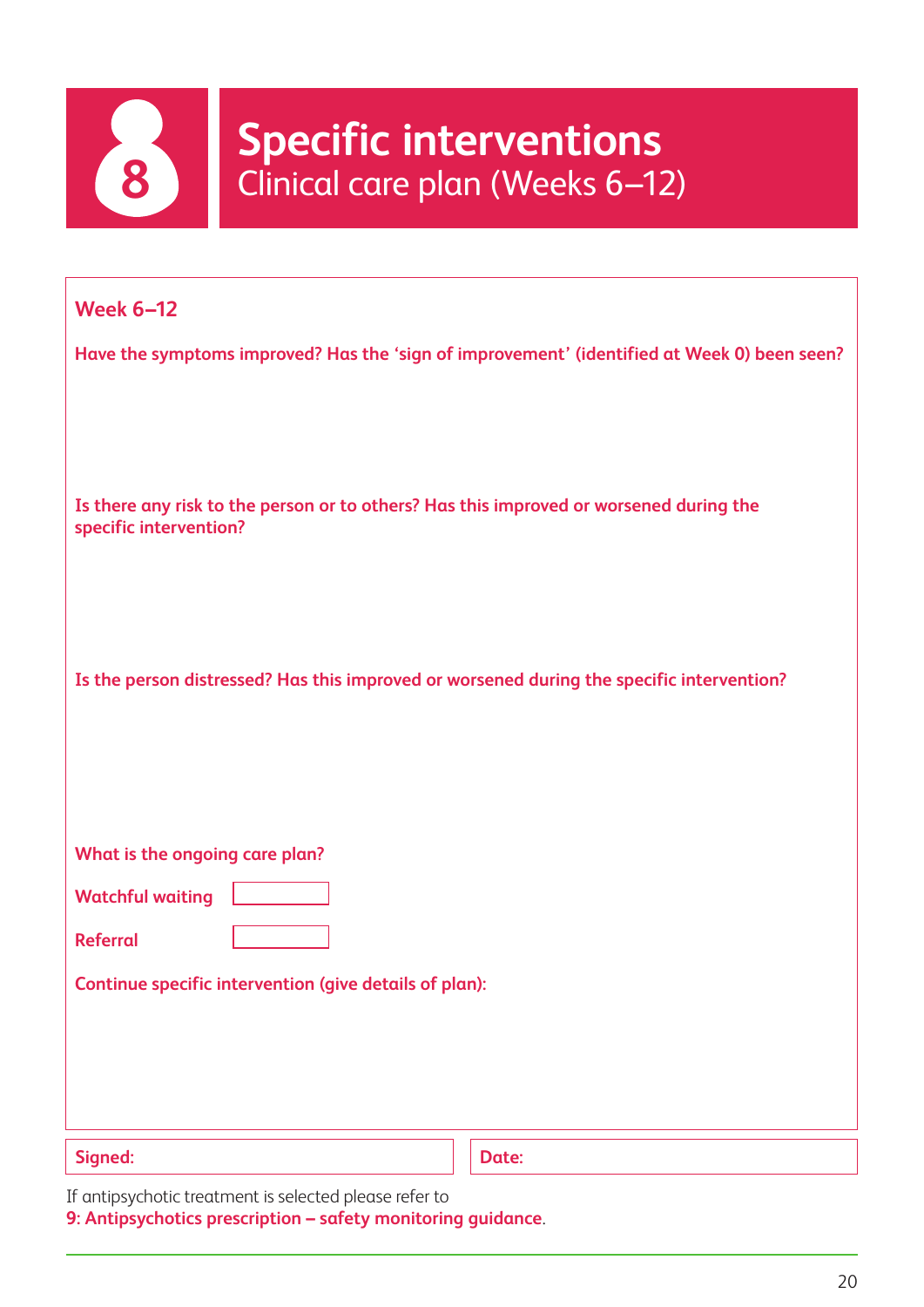

**Antipsychotics prescription** Safety monitoring guidance **9** and Monitoring plan

**Antipsychotic drugs are known to be harmful and can have severe side-effects. It is vital that any person prescribed these drugs is monitored for side-effects and progression of symptoms. This plan should be completed for each person with dementia when a prescription of antipsychotics is started.**

#### **Adverse effects of antipsychotic drugs**

The most important adverse effects associated with antipsychotics are parkinsonism, falls, dehydration, chest infections, ankle oedema, deep vein thrombosis/pulmonary embolism, cardiac arrhythmia and stroke (highest risk in first four weeks of treatment).

Antipsychotics are also associated with increased mortality in the long term (often related to pneumonia and thrombo-embolic events) which can be caused by over-sedation and dehydration. Weekly monitoring of sedation, fluid intake and early indicators of chest infection is strongly recommended.

**Caution: antipsychotics should not be used in someone with Lewy Body Dementia (LBD) without specialist advice.**

| Name:                                          | <b>Current diagnosis:</b> |
|------------------------------------------------|---------------------------|
| <b>Current prescription:</b>                   |                           |
| <b>Monitoring by GP / practice nurse:</b>      |                           |
|                                                |                           |
| <b>Daily monitoring by care staff:</b>         |                           |
| <b>Overall plan for monitoring and review:</b> |                           |
|                                                |                           |
|                                                |                           |
| Signed:                                        | Date:                     |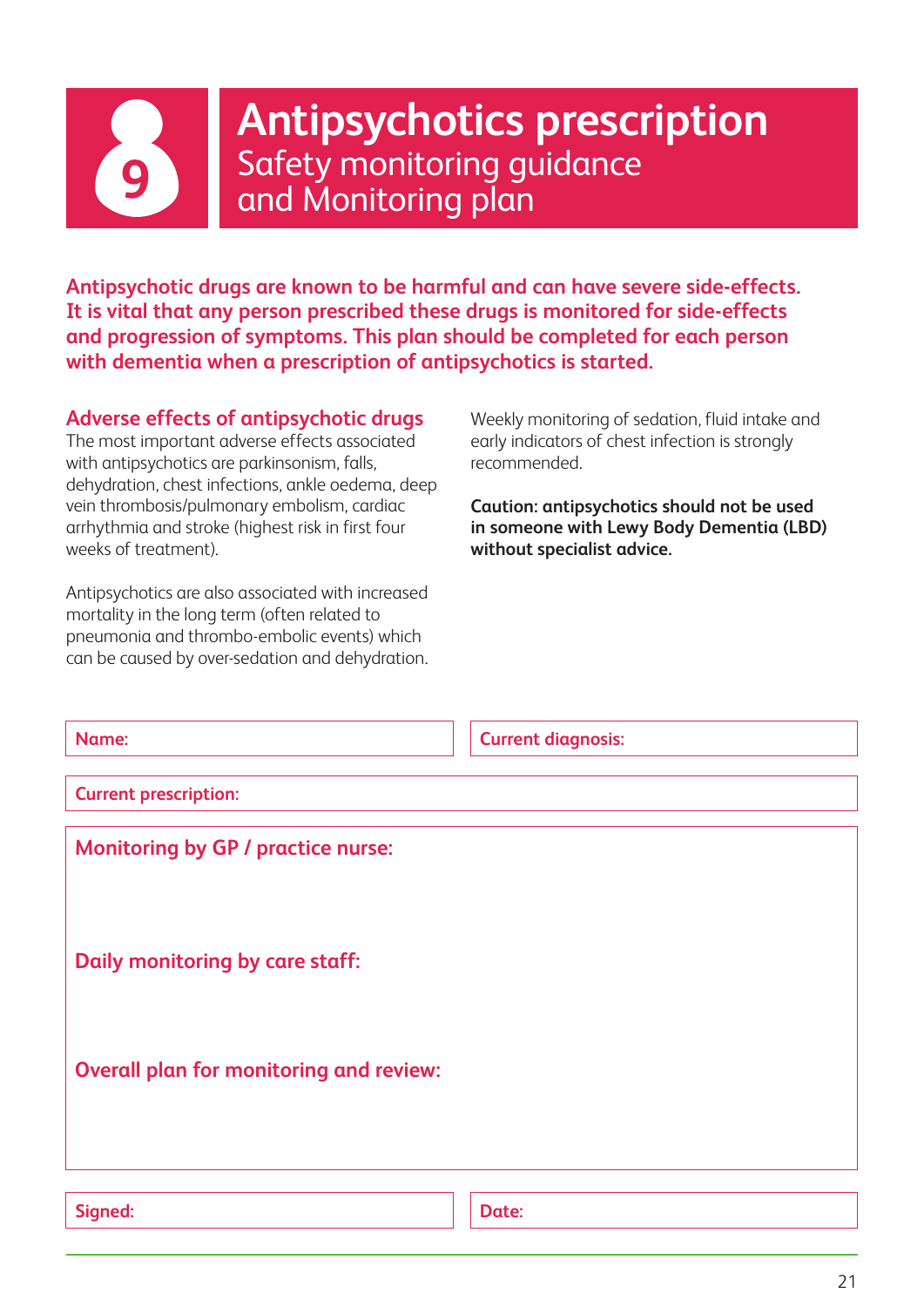

## **Antipsychotics prescription**<br>Review guidance

**All antipsychotic prescriptions should be reviewed at six and/or 12 weeks. Discontinuation should be default except in extreme circumstances. This guidance should be used when reviewing prescriptions and used to complete 11: Review chart overleaf.**

#### **Discontinuation of antipsychotics Seventy per cent of people have no worsening of symptoms when antipsychotics are discontinued.**

For those with worsening of symptoms the first four weeks are the most challenging but are often effectively managed with watchful waiting, preventing the need to restart antipsychotics. The risk of recurrence of behavioural and psychiatric symptoms after discontinuation may be more likely if:

- previous discontinuation has caused symptoms to return
- the person currently has severe symptoms.

**If the person is receiving a low dose** proceed directly with discontinuation and monitoring\*

- Risperidone low dose = 0.5mg (500 micrograms)
- Olanzapine low dose = 2.5mg
- Quetiapine low dose = 50mg
- Aripiprazole low dose = 5mg

\*This is suggested dosage. It is recommended to consult the BNF.

#### **If the person is receiving a higher dose**

taper the dose over one month

- Reduce to half dose for two weeks
- GP review at two weeks
- Discontinue immediately after a further two weeks

**Unless there is severe risk or extreme distress the recommended default management is to discontinue the antipsychotic and monitor/assess using watchful waiting orspecific interventions (see watchful waiting/specific interventions guidance (3, 4, 5, 6, 7, 8).**

If symptoms remain severe (with associated severe risk and/or distress) and further treatment with antipsychotics is considered clinically necessary, a referral to specialist services is advised. For ongoing safety monitoring refer to **9: Antipsychotics prescription – safety monitoring guidance and monitoring plan.**

At least 30 per cent of antipsychotic prescriptions could be reduced or stopped without any ill effects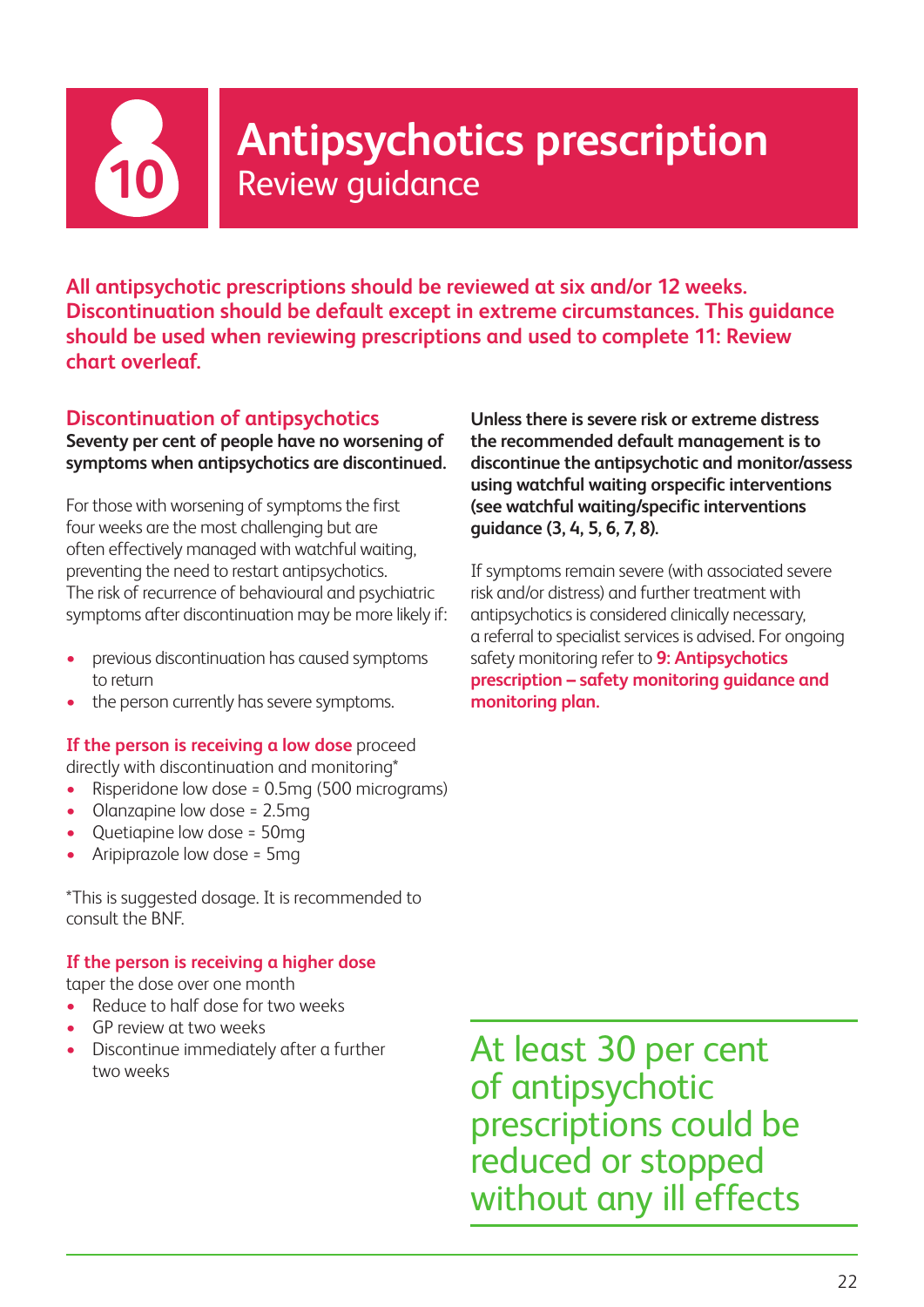

**This chart should be completed for any patient prior to discontinuation or continued prescription of an antipsychotic. All prescriptions should be reviewed at six weeks (recommended) or 12 weeks.**

| Name:                                                                                                                 | <b>Current diagnosis:</b> |  |
|-----------------------------------------------------------------------------------------------------------------------|---------------------------|--|
| <b>Current prescription:</b>                                                                                          |                           |  |
| What are the symptoms?                                                                                                |                           |  |
| Mild $\Box$<br>How severe are they?                                                                                   | Moderate<br>Severe        |  |
| <b>What are the risks:</b><br>to the person                                                                           |                           |  |
| to others                                                                                                             |                           |  |
| How distressed is the person?                                                                                         |                           |  |
| How would the person benefit if these risks were addressed?                                                           |                           |  |
| <b>Clinical treatment decision:</b>                                                                                   |                           |  |
| Discontinue $\Box$ Continue prescription $\Box$ details:                                                              |                           |  |
| What would be a sign of ongoing improvement or stabilisation for this person?                                         |                           |  |
| What is the plan for further review?                                                                                  |                           |  |
| If antipsychotics are discontinued, what additional support is needed for the first<br>four weeks of discontinuation? |                           |  |
| Signed:                                                                                                               | Date:                     |  |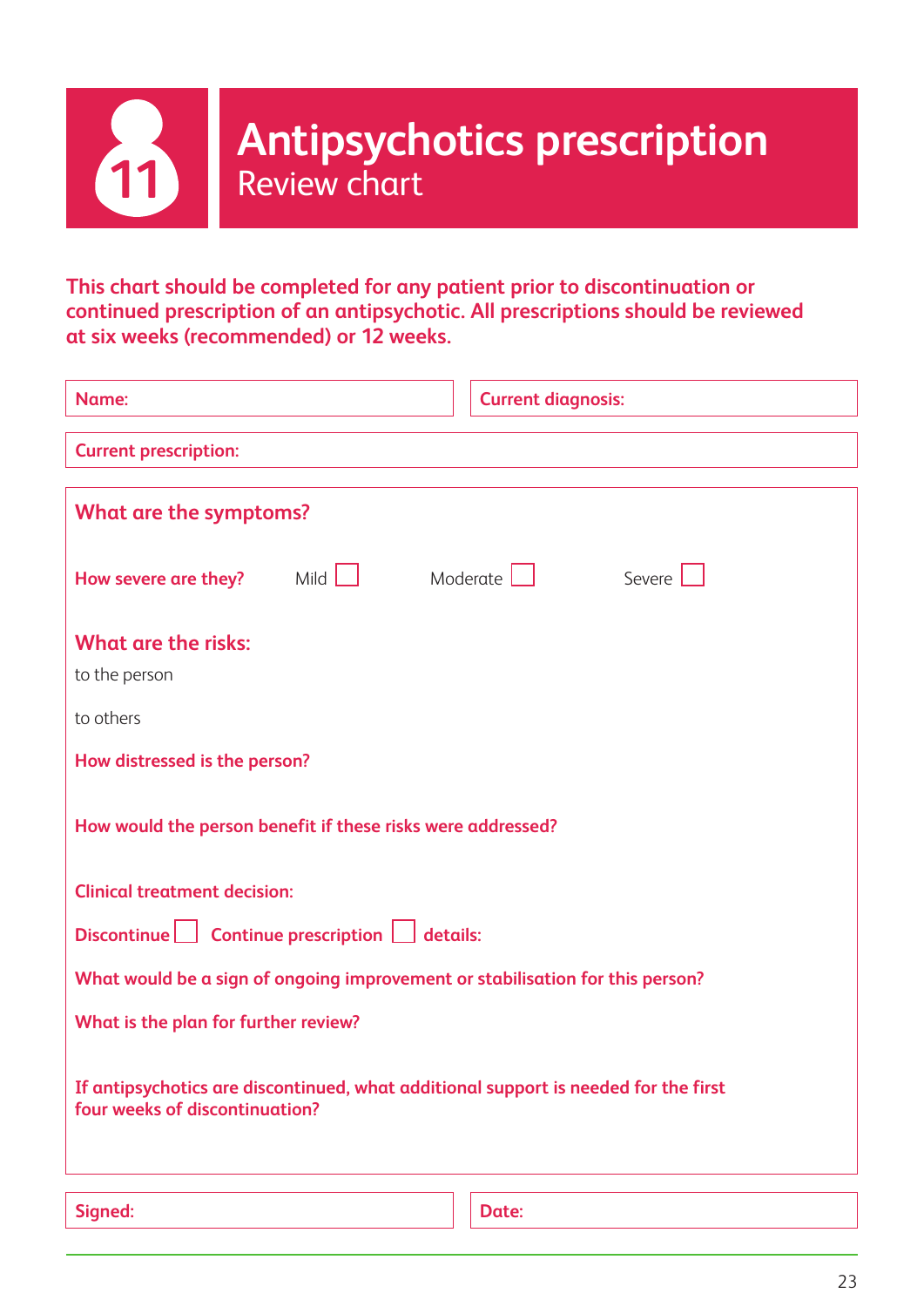## **Resources**

#### **Assessment scales**

A full range of assessment scales is available in Assessment Scales in Old Age Psychiatry, 2nd edition (2004) Editors: Alistair Burns, Brian Lawlor and Sarah Craig, Martin Dunitz: Taylor and Francis Group, London. Some of these scales will be available online free of charge but we recommend checking the copyright status before use.

#### **Best practice guidelines**

Dementia (CG42): Supporting people with dementia and their carers in health and social care (2006) National Institute for Health and Clinical Excellence. Available online at **http://egap.evidence.nhs.uk/CG42/**

Good practice in prescribing medicines – guidance for doctors. General Medical Council. Available online at **www.gmc-uk.org/guidance/ethical\_ guidance/prescriptions\_faqs.asp** This document also includes guidance on off-license prescribing.

British National Formulary. Available at **www.bnf.org**

#### **Intervention protocols for non-drug treatments**

The Seattle protocols: **www.ncbi.nlm.nih.gov/pmc/ articles/PMC2518041/?tool=pubmed**

Simple Pleasures: A multilevel sensorimotor intervention for nursing home residents with dementia (1999) Linda L. Buettner. Available by emailing **rth@uncg.edu**

For more information on the Simple Pleasures intervention: **www.uncg.edu/rth/faculty/ lindabuettner.html**

Antecedent behaviour consequence (ABC) approach: **www.specialconnections.ku.edu/cgibin/cgiwrap/specconn/main.php?cat=behavior& section=main&subsection=fba/abc**

Focussed intervention for training of staff (FITS) programme manual: Evidence-based approaches for improving dementia care in care homes. Jane Fossey and Ian James (2008). Available through Alzheimer's Society by emailing **research@alzheimers.org.uk**

Further interventions and key references are included in the reference list at **www.alzheimers.org.uk/bpsdguide**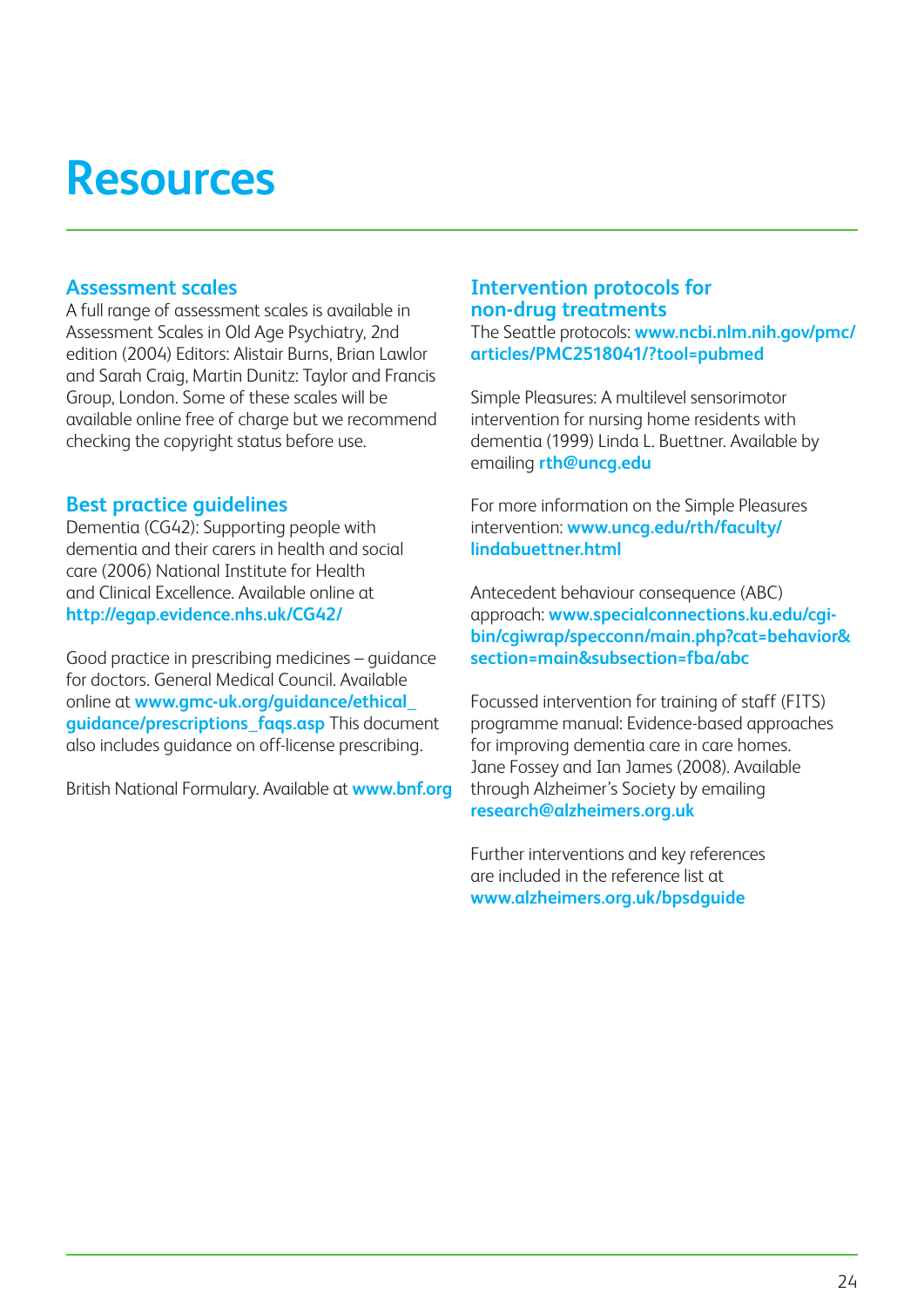## **Our partners**

Alzheimer's Society is working with a number of organisations to reduce the use of antipsychotic drugs for the treatment of the behavioural and psychological symptoms of dementia:

#### **Dementia Action Alliance**

Dementia Action Alliance is made up of over 40 organisations committed to transforming the quality of life of people living with dementia in the UK and the millions of people who care for them. **www.dementiaaction.org.uk**

#### **Department of Health**

The Department of Health is committed to improving the quality and convenience of care provided by the NHS and social services. Its work includes setting national standards, shaping the direction of health and social care services and promoting healthier living. **www.dh.gov.uk**

#### **Royal College of General Practitioners (RCGP)**

The Royal College of General Practitioners (RCGP) is a membership body of family doctors committed to delivering excellence in general practice and patient care, in the UK and overseas.

**www.rcgp.org.uk**

#### **Royal College of Psychiatrists (RCPsych)**

The Royal College of Psychiatrists is the professional and educational body for psychiatrists in the UK. The College sets standards and promotes excellence in psychiatry and mental health. It leads, represents and supports psychiatrists in the UK, and works with service users, carers and like-minded organisations. **www.rcpsych.ac.uk**

#### **College of Mental Health Pharmacy**

The College of Mental Health Pharmacy is a Registered Charity and aims to ensure the best treatment with medicines for people with mental health needs. The College believes that pharmaceutical care for people with mental health problems is improved by providing the pharmacy team members with high quality education and support about mental health conditions and their management. **www.cmhp.org.uk**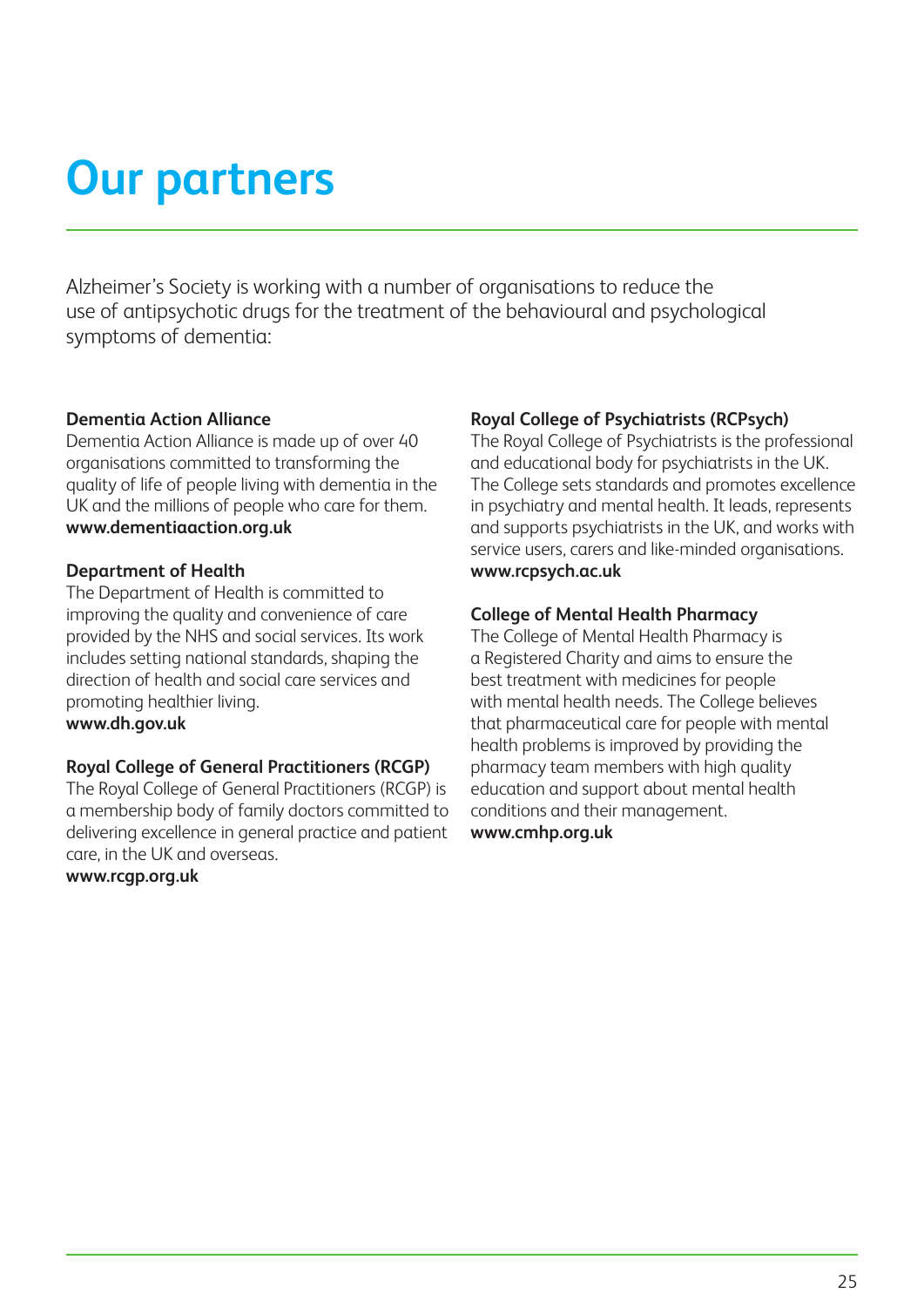## **Appendix 1 Watchful waiting When does it happen? chart**

| Name:                                                                      | <b>Current diagnosis:</b> |
|----------------------------------------------------------------------------|---------------------------|
|                                                                            |                           |
| Description of symptom/incident (including time of day and people present) |                           |
|                                                                            |                           |
|                                                                            |                           |
| Any possible triggers?                                                     |                           |
|                                                                            |                           |
| <b>Action taken:</b>                                                       |                           |
|                                                                            |                           |
|                                                                            |                           |
|                                                                            |                           |
|                                                                            |                           |
|                                                                            |                           |
|                                                                            |                           |
| Signed:                                                                    | Date:                     |
|                                                                            |                           |
| Description of symptom/incident (including time of day and people present) |                           |
|                                                                            |                           |
|                                                                            |                           |
| Any possible triggers?                                                     |                           |
|                                                                            |                           |
| <b>Action taken:</b>                                                       |                           |
|                                                                            |                           |
|                                                                            |                           |
|                                                                            |                           |
|                                                                            |                           |
|                                                                            |                           |
|                                                                            |                           |
| Signed:                                                                    | Date:                     |